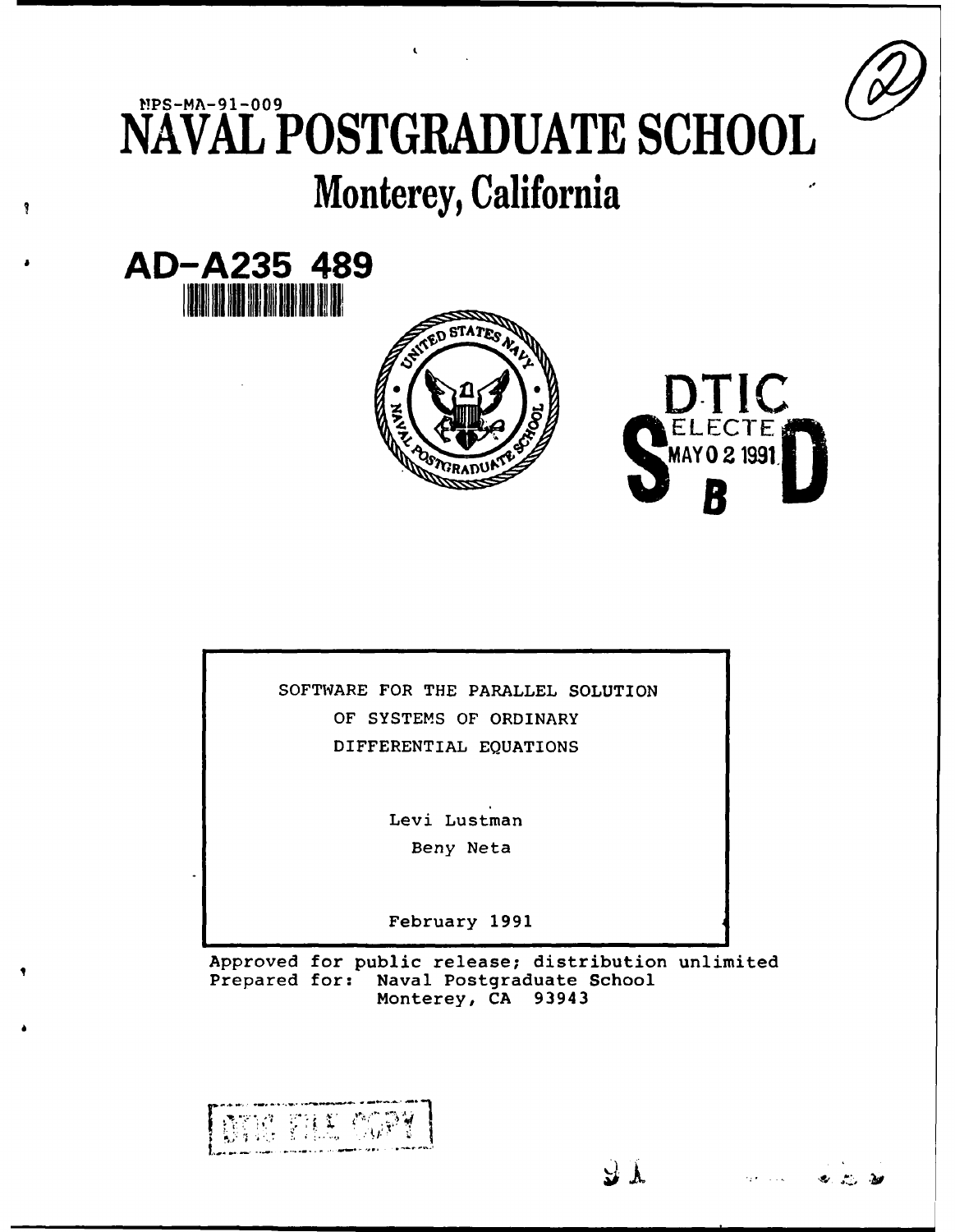|                                                                                                                                                                                                                                                                                                                                                                                 | REPORT DOCUMENTATION PAGE                                                                                                                                |                                                                                                 |                                      |                    |                                      |
|---------------------------------------------------------------------------------------------------------------------------------------------------------------------------------------------------------------------------------------------------------------------------------------------------------------------------------------------------------------------------------|----------------------------------------------------------------------------------------------------------------------------------------------------------|-------------------------------------------------------------------------------------------------|--------------------------------------|--------------------|--------------------------------------|
| IS REPORT SECURITY CLASSIFICATION<br>UNCLASSIFIED                                                                                                                                                                                                                                                                                                                               |                                                                                                                                                          | ID RESTRICTIVE MANKINGS                                                                         |                                      |                    |                                      |
| ZA SECURITY CLASSIFICATION AUTHORITY                                                                                                                                                                                                                                                                                                                                            |                                                                                                                                                          | J DISTRIBUTION/AVAILABILITY OF REPORT<br>Approved for public release; distribution<br>unlimited |                                      |                    |                                      |
| 26 DECLASSIFICATION / DOWNGRADING SCHEDULE                                                                                                                                                                                                                                                                                                                                      |                                                                                                                                                          |                                                                                                 |                                      |                    |                                      |
| 4 PERFORMING ORGANIZATION REPORT NUMBER(S)                                                                                                                                                                                                                                                                                                                                      |                                                                                                                                                          | 5 MONITORING ORGANIZATION REPORT NUMBER(S)                                                      |                                      |                    |                                      |
| NPS-MA-91-009                                                                                                                                                                                                                                                                                                                                                                   |                                                                                                                                                          | $NPS-MA-91-009$                                                                                 |                                      |                    |                                      |
| <b>DA NAME OF PERFORMING ORGANIZATION</b>                                                                                                                                                                                                                                                                                                                                       | <b>bb</b> OFFICE SYMBOL<br>(If applicable)                                                                                                               | 14 NAME OF MONITORING ORGANIZATION                                                              |                                      |                    |                                      |
| Naval Postgraduate School                                                                                                                                                                                                                                                                                                                                                       | MA.                                                                                                                                                      | Naval Postgraduate School                                                                       |                                      |                    |                                      |
| 6c. ADDRESS (City, State, and ZIP Code).                                                                                                                                                                                                                                                                                                                                        |                                                                                                                                                          | 7b ADDRESS (City, State, and ZIP Code).                                                         |                                      |                    |                                      |
| Monterey, CA 93943                                                                                                                                                                                                                                                                                                                                                              |                                                                                                                                                          | Monterey, CA 93943                                                                              |                                      |                    |                                      |
| <b>BA NAME OF FUNDING / SPONSORING</b><br><b>ORGANIZATION</b><br>Naval Postgraduate School                                                                                                                                                                                                                                                                                      | <b>8b OFFICE SYMBOL</b><br>(If applicable)<br>MA                                                                                                         | 9 PROCUREMENT INSTRUMENT IDENTIFICATION NUMBER<br>O&MN Direct Funding                           |                                      |                    |                                      |
| Bc ADDRESS (City, State, and ZIP Code).                                                                                                                                                                                                                                                                                                                                         |                                                                                                                                                          | 10 SOURCE OF FUNDING NUMBERS                                                                    |                                      |                    |                                      |
| Monterey, CA 93943                                                                                                                                                                                                                                                                                                                                                              |                                                                                                                                                          | <b>PROGRAM</b><br>ELEMENT NO                                                                    | <b>PROJECT</b><br>NO.                | TASK<br>NO.        | WORK UNIT<br>ACCESSION NO            |
| 16 SUPPLEMENTARY NOTATION<br>$\mathbf{17}$<br>COSATI CODES<br><b>GROUP</b><br>FIELD<br><b>SUB-GROUP</b>                                                                                                                                                                                                                                                                         | 18. SUBJECT TERMS (Continue on reverse if necessary and identify by block number).<br>ordinary differential equations, parallel processing,<br>hypercube |                                                                                                 |                                      |                    |                                      |
| 19 ABSTRACT (Continue on reverse if necessary and identify by block number).<br>This report contains software for the solution of systems of ordinary differential<br>equations on an INTEL iPSC/2 hypercube. A diskette is available upon request<br>from the second author.<br>20 DISTRIBUTION/AVAILABILITY OF ABSTRACT<br><b>KILITICLASSIFIED/IJNLIMITED CI SAME AS RPT.</b> | <b>ODTIC USERS</b>                                                                                                                                       | $\bullet$<br>UNCLASSIFIED                                                                       | 21. ABSTRACT SECURITY CLASSIFICATION |                    |                                      |
| 22a TIAME OF RESPONSIBLE INDIVIDUAL<br>Levi Lustman and Beny Neta                                                                                                                                                                                                                                                                                                               |                                                                                                                                                          |                                                                                                 | 22b TELEPHONE linclude Area Code)    | 22c. OFFICE SYMBOL |                                      |
| <b>DD FORM 1473, 64 MAR</b>                                                                                                                                                                                                                                                                                                                                                     | 83 APR edition may be used until exhausted.<br>All other editions are obsolete.                                                                          |                                                                                                 |                                      | UNCLASSIFIED       | SECURITY CLASSIFICATION OF THIS PAGE |

on to the basic first police attribution and only a relation of the second control of the control of the second second second second second second second second second second second second second second second second secon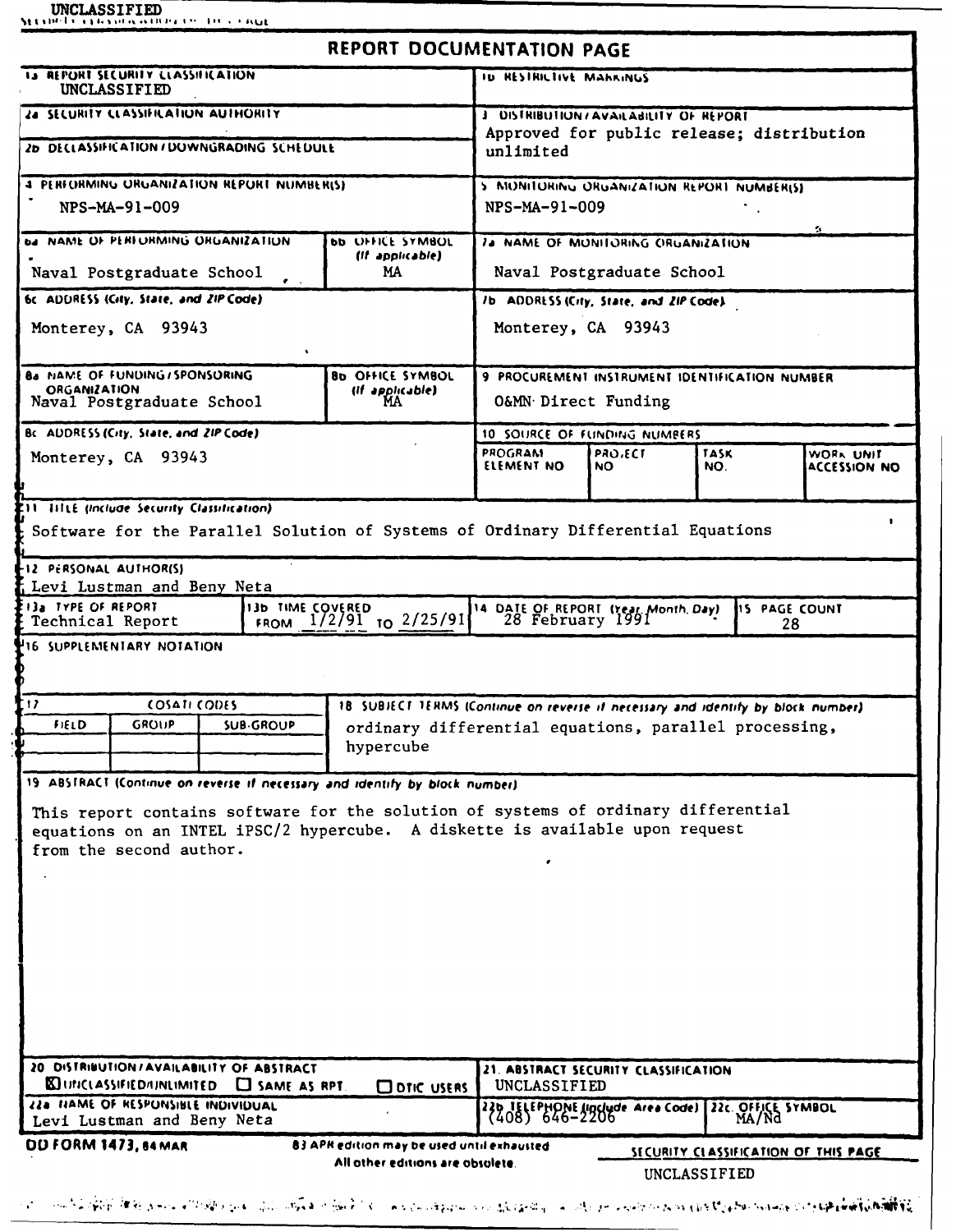## Software for the Parallel Solution of Systems of Ordinary Differential Equations

L. Lustman B. Neta

Naval Postgraduate School Department of Mathematics Code MA Monterey, CA 93943



|                    | Accession For |    |  |  |
|--------------------|---------------|----|--|--|
|                    | NTIS GRA&I    | IV |  |  |
| DTIC TAB           |               |    |  |  |
| Unannounced        |               |    |  |  |
| Justification      |               |    |  |  |
|                    |               |    |  |  |
| By.                |               |    |  |  |
| Distribution/      |               |    |  |  |
| Availability Codes |               |    |  |  |
|                    | Avail and/or  |    |  |  |
| <b>Dist</b>        | Special       |    |  |  |
|                    |               |    |  |  |
|                    |               |    |  |  |
|                    |               |    |  |  |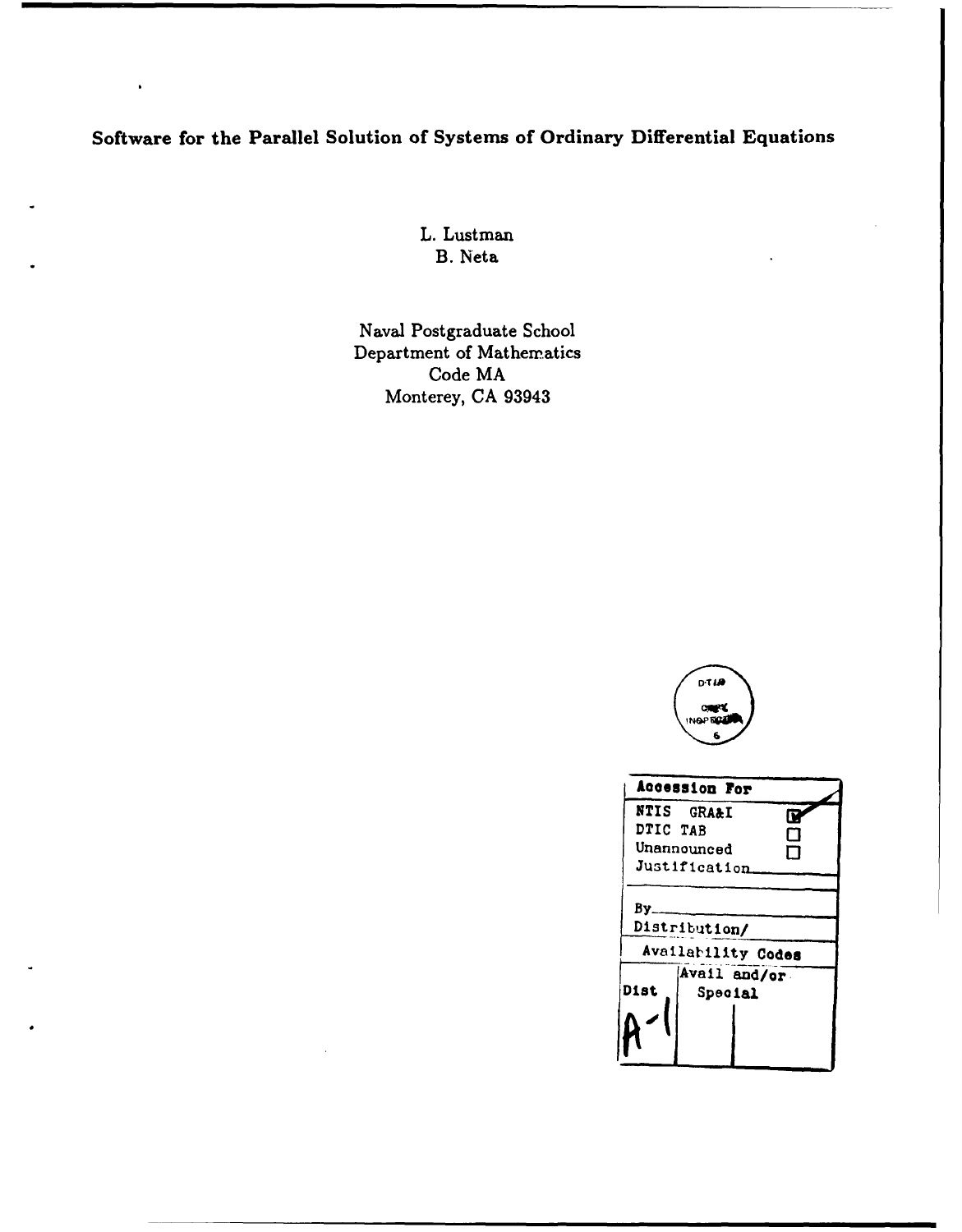#### Abstract

This report contains software for the solution of systems of ordinary differential equations on an **INTEL** iPSC/2 hypercube. **A** diskette is available upon request from the second author.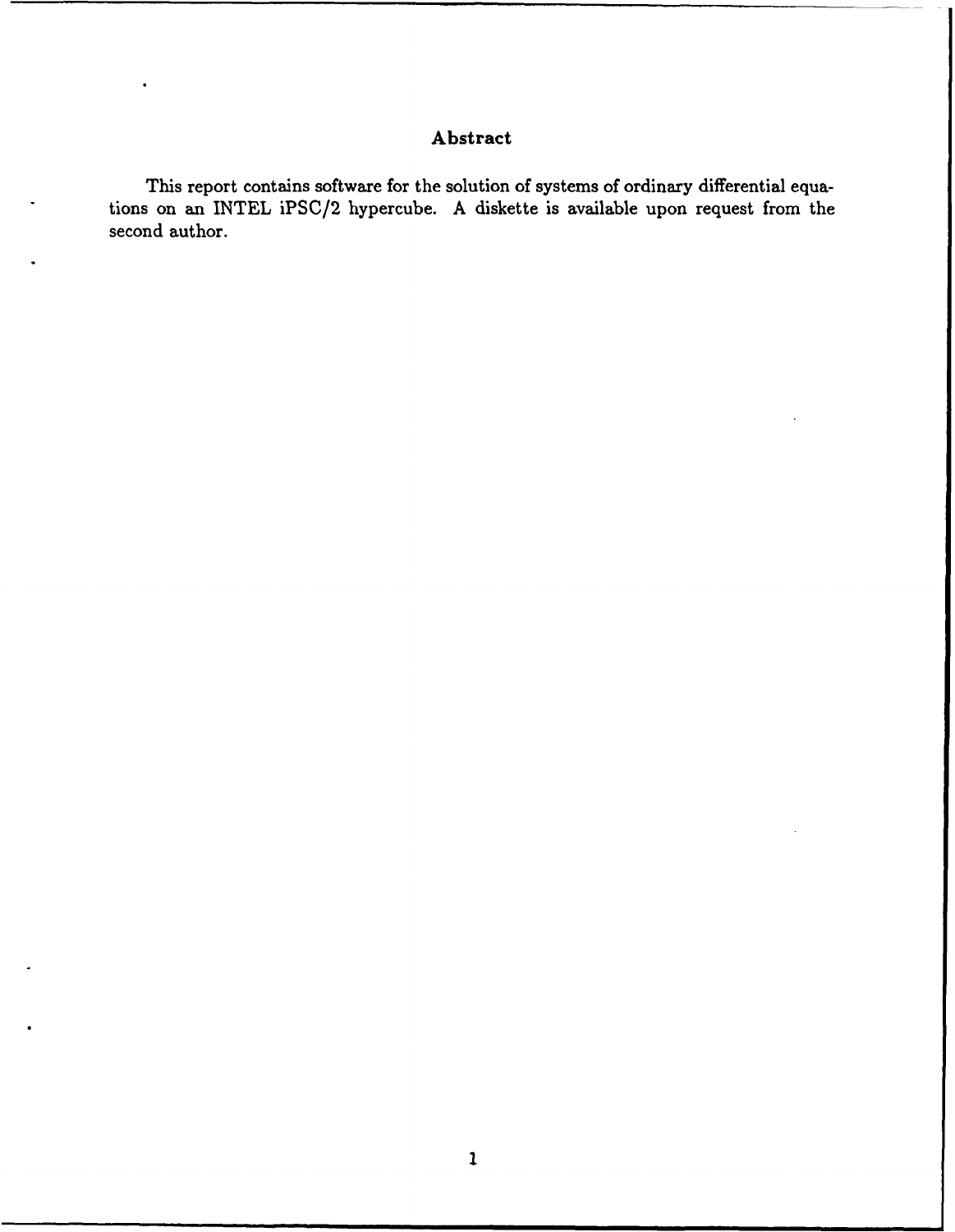#### **1. Introduction**

In this report we supply software for the numerical solution of systems of ordinary differential equations (ODEs) on an INTEL iPSC/2 hypercube. The first program can only be used to solve *linear* initial or boundary value systems of ODEs and based on an algorithm developed **by** Katti and Neta **(1989)** and improved **by** Lustman *et al* **(1990).** The second program is based on polynomial extrapolation and Gragg's scheme and is useful for nonlinear ODEs as well. This algorithm is described in Lustman, Neta and Gragg **(1991).**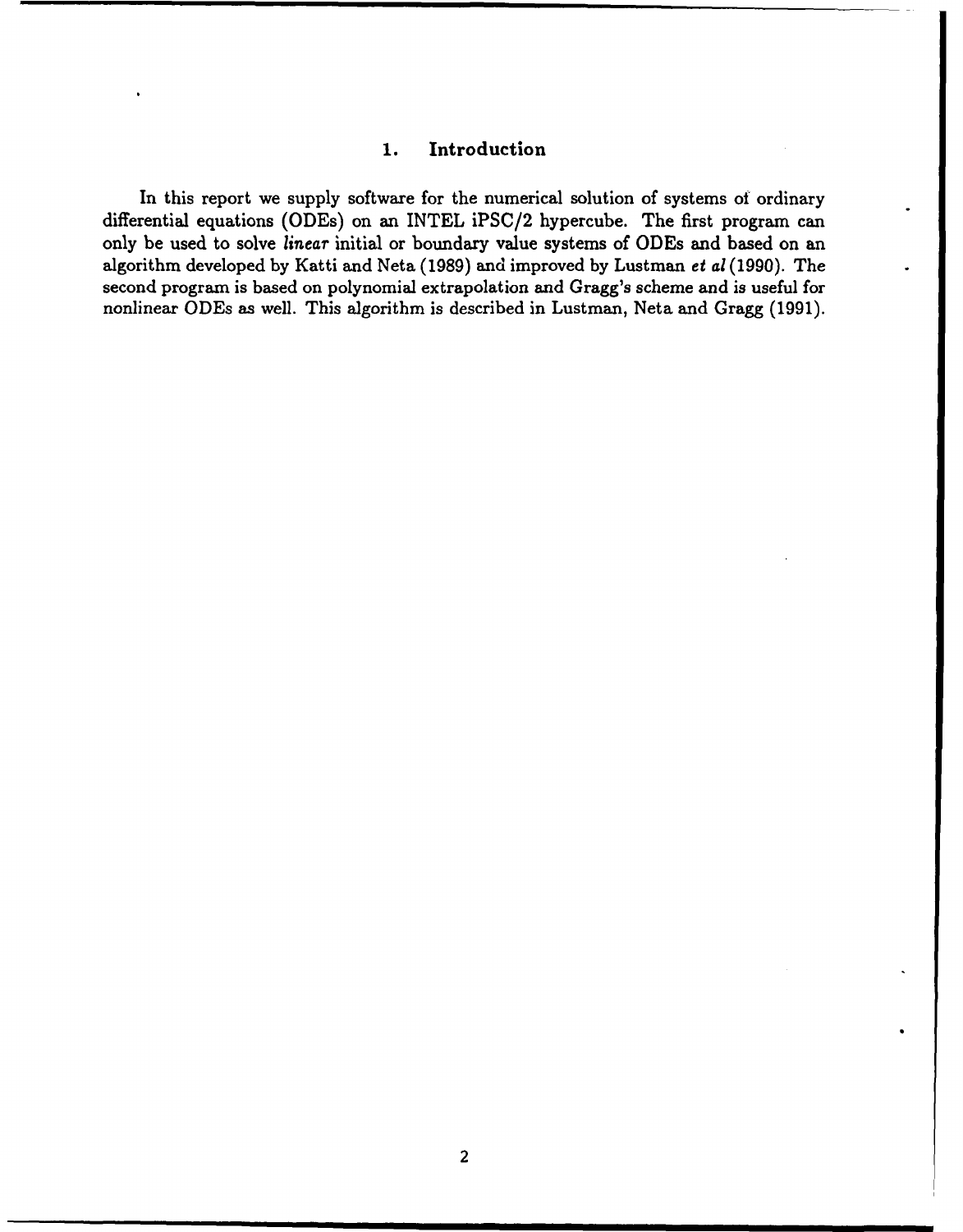#### **2. Linear Systems**

In this section we give the software for the solution of *linear* systems of ODEs:

(1) 
$$
y'(x) = Ay(x) + g(x), \quad a < x < b
$$
\n
$$
y(a) = y_a
$$

The algorithm used was developed **by** Katti and Neta **(1989)** and improved **by** Lustman *et al* **(1990).** The host and node program are given. The subroutines sa, sf and putex give the matrix **A,** the right hand side of **(1)** and the exact solution (for debugging purposes) respectively. An example of input and output corresponding to these subroutines are attached.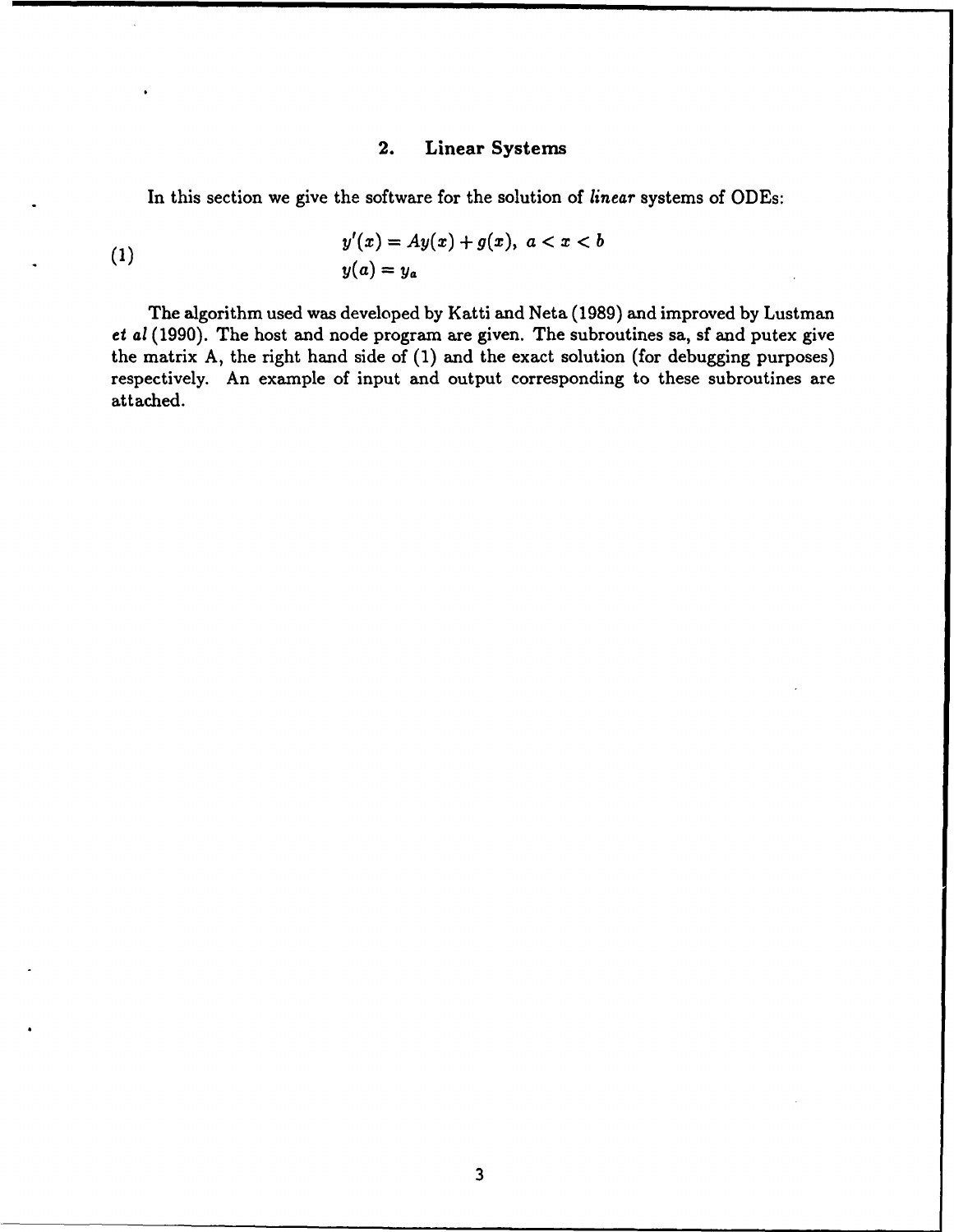```
C
C
c HOST
c solving initial value problems by multiple shooting
c on INTEL iPSC/2 hypercube having 8 (maxnp) processors
C
c see Lustman, Neta & Katti
C
c change everywhere, in both node and host programs,
c ndim=3
c to whatever value is appropriate.
C
         program mshivph
         integer intype, inlen, outype, out len
         integer ymtype, ymlength
         integer n ,np,ndim,nin,nout, m , mnp
         integer allnodes, hostpid, nodepid
         parameter (nmax=lOO)
         parameter (ndim=3, nout~1)
        parameter (maxnp=8)
         parameter (nin=nmax*maxnp+ndim+lO)
         parameter (intype=lO,outype=20, inlen=4*nin
     # ymtype=30,ymlength=ndim* (ndim+l) *4
       , outlen=4*nout, allnodes= -1# hostpid=8, nodepid=14)
        common/cin/n, ndimc, ninc, noutc
     #,m,mp,h, left,right,g,x
         real g (ndim) , x (O:nmax*maxnp) , yin (1)
         real vout (flout) , left , right
        equivalence
     # (n,vin(l)),(ndimc,vin(2)),(ninc,vin(3))
     # ' (noutc,vin(4)) ,(m,vin(5)), (mp,vin(6))
     #1 (h,vin(7)), (left,vin(8)), (right,vin(9))
     #: (g (1) , vin(10) )
     \#, (x(0), vin(10+ndim))
        ndimc=ndim
        ninc=nin
        noutc=nout
        call getcube('shoot',' ',' ',1)
        call setpid (hostpid)
         print*,' got the maximal cube,',numnodes(),' nodes'
        call load( 'node' ,allnodes,nodepid)
        print*,' after load'
        print*,' enter ',ndim,' initial values g'
        read*, (g(i), i=1, ndim)print*,' enter endpoints of interval'
        read*, left, right
        print*,'solve for ',left,' <x< ',right
     1,, initially=', (g(i) ,i=l,ndim)
        print*,' enter number of points in interval, for each processor'
        read*,m
        print*,m,' points for each processor'
        np=numnodes()mnp=m*np
        h= (right-left) /mnp
```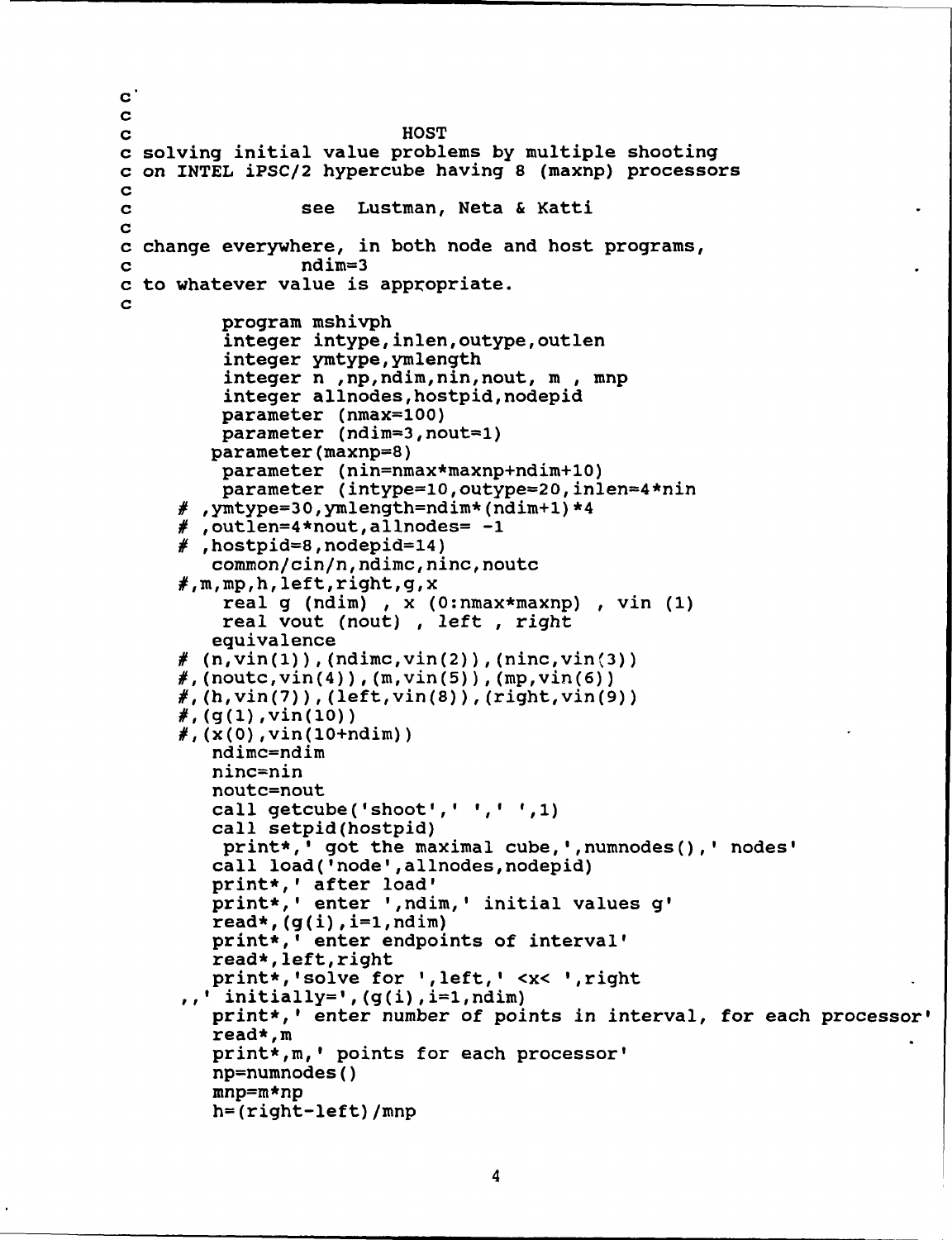```
do 400 i=0,mnp<br>x(i)=left+(i)*h<br>call_csend(intype,vin,inlen,allnodes,nodepid)
\mathbf{r}^{\prime}400
411
              continue
              continue<br>call waitall(allnodes, nodepid)<br>call relcube('shoot')<br>stop
              end
```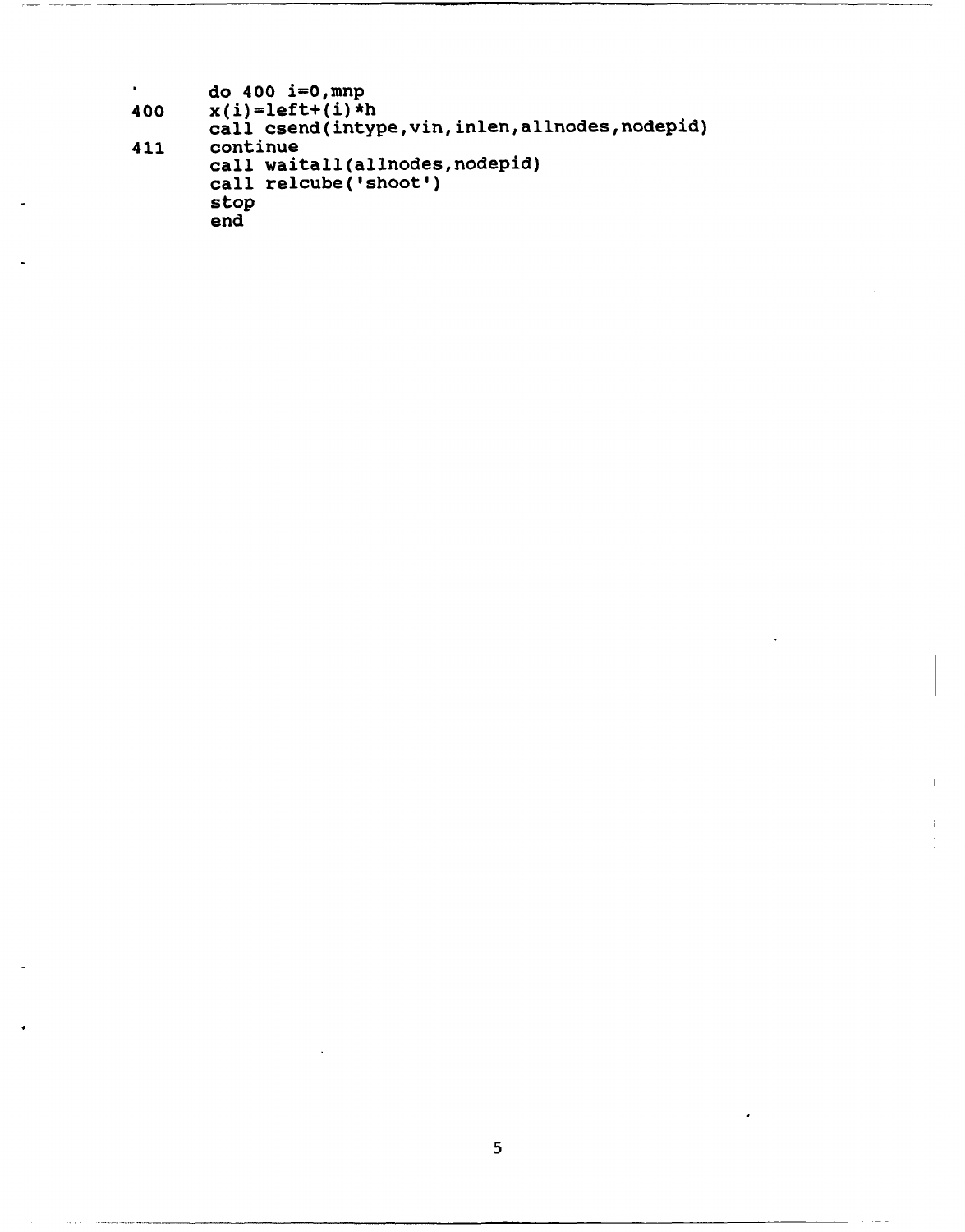```
C
c NODE
c solving initial value problems by multiple shooting
c on INTEL iPSC/2 hypercube having 8 (maxnp) processors
C
c see Lustman, Neta & Katti
c
c Change everywhere, in both node and host programs,
C ndim=3
c to whatever value is appropriate.
c
                        sa (computing the matrix A) and
c c sf (the right hand side)<br>c putex (the exact solution
                        putex ( the exact solution, needed for debugging
c
c must be supplied for each application. (Examples are given in the code
c
         program MSHIVPN
         integer intype,inlen,outype,outlen
         integer ymtype,ymlen,ymdim,cubdimax
         integer n ,np,ndim,nin,nout, m , mnp ,ready
         integer allnodes,hostpid,nodepid
        integer tend,tbeg
         parameter (nmax=100)
         parameter (ndim=3,nout=1)
        parameter(maxnp=8)
         parameter (nin=nmax*maxnp+ndim+10)
         parameter (intype=10, outype=20, inlen=4*nin
     # ,cubdimax=3,ymtype=300,ymdim=ndim*(ndim+l)
        parameter (ymlen=4+ymdim*4
     # ,outlen=4*nout,allnodes= -1
     # ,hostpid=8,nodepid=14)
        common/cin/n,ndimc,ninc,noutc
     #,m,mp,h,left,right,g,x
         real g (ndim) , x (O:nmax*maxnp) , vin (nin)
        real vym(O:ymdim,O:cubdimax)
        real vymO(0:ymdim)
         real vout (nout) , left , right
        equivalence
     # (n, vin(1)),(ndimc,vin(2)),(ninc,vin(3))
     \#, (noutc, vin(4)), (m, vin(5)), (mp, vin(6))
     \#, (h, vin(7)), (left, vin(8)), (right, vin(9))
     \#, (g(1), vin(10))
     #, (x(0), vin(10+ndim))
        dimension phiex(ndim),phi(ndim),ytilde(ndim)
        dimension er(ndim)
        dimension ucphi(ndim,ndim),binv(ndim,ndim)
        real a(ndim,ndim),b(ndim,ndim)
        dimension ynit(ndim),partic(ndim)
        call crecv(intype,vin,inlen)
        me=mynode()
        numno=numnodes()
        jl=me*m
        jh=jl+m
 c
```

```
6
```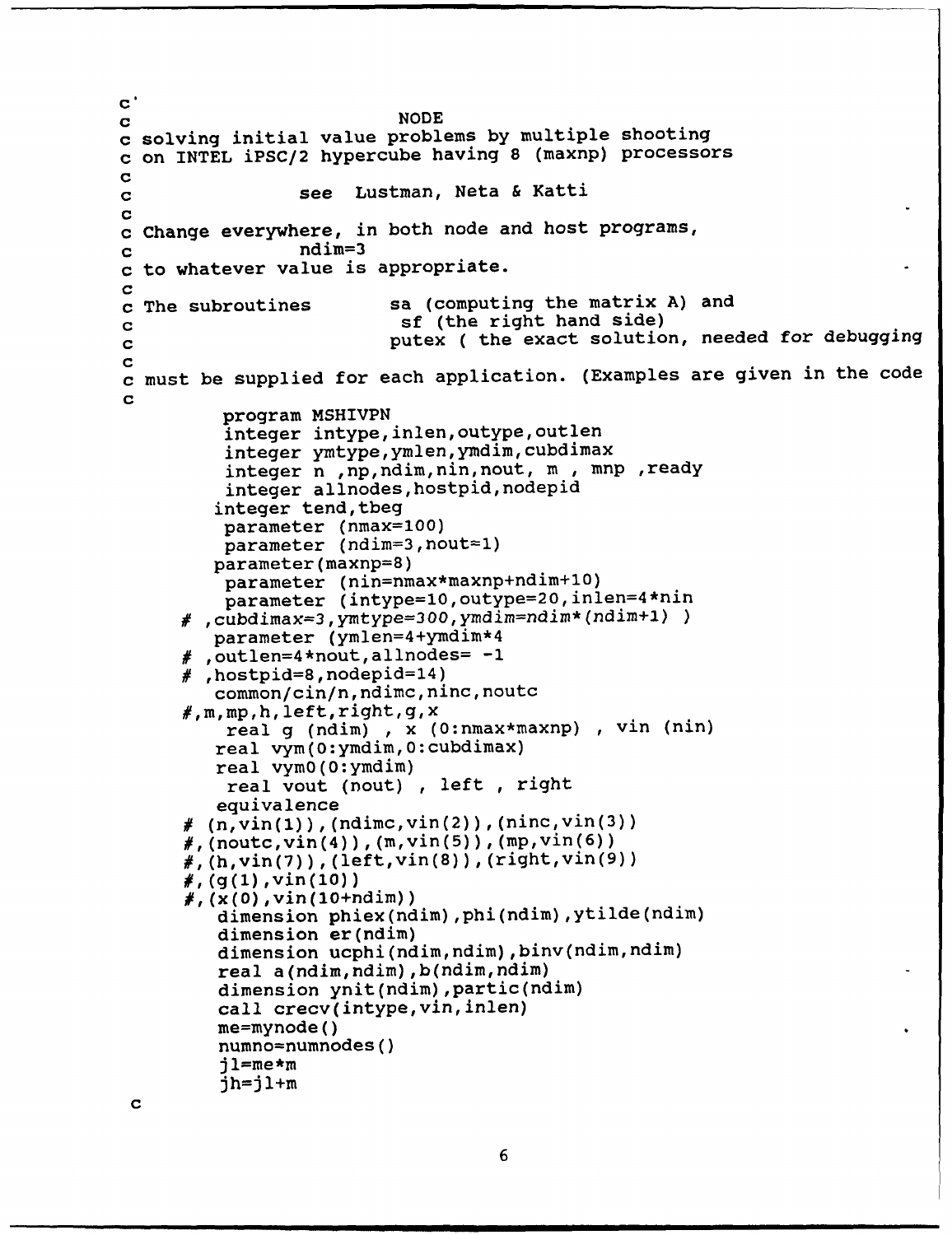```
c'initialization
C
        call init(ndim, ucphi, ytilde)
        xme=jh*h+left
cdebug call putex(xme, phiex, g)
        do 100 j=jl,jh-1
        xx=x(j)+0.5*hC
c get A
C
        call sa(ndim,xx,a)
C
c get B=I - h/2 A
c
        call sb(h,ndim,a,b)
C
c evaluate B inverse
C
        call sbinv(b,binv,ndim)
C
c evaluate D = Binv *(I + h/2 A)
C
        call sa(binv,h,ndim,a,b)
c
c multiply ucphi*B
c
        call smult(ucphi,b,ndim)
c
c get right hand side
c
        call sf(ndim,xx,f)
C
c get phi
c
         call sphi(b,ytilde,h,binv,f,ndim,phi)
c
c copy phi to ytilde
c
         if(j.1t.jh-1) then
         call scopy(phi,ytilde,ndim)
         endif
 100 continue
c
c the following starts with initial conditions
C
         if(me.eq.0) call sma(ucphi,g,phi,ndim)
c
c here the process of recursive doubling
c
         jq=me+l
         iq=l
1132 continue
c
c send to some node after me
c
```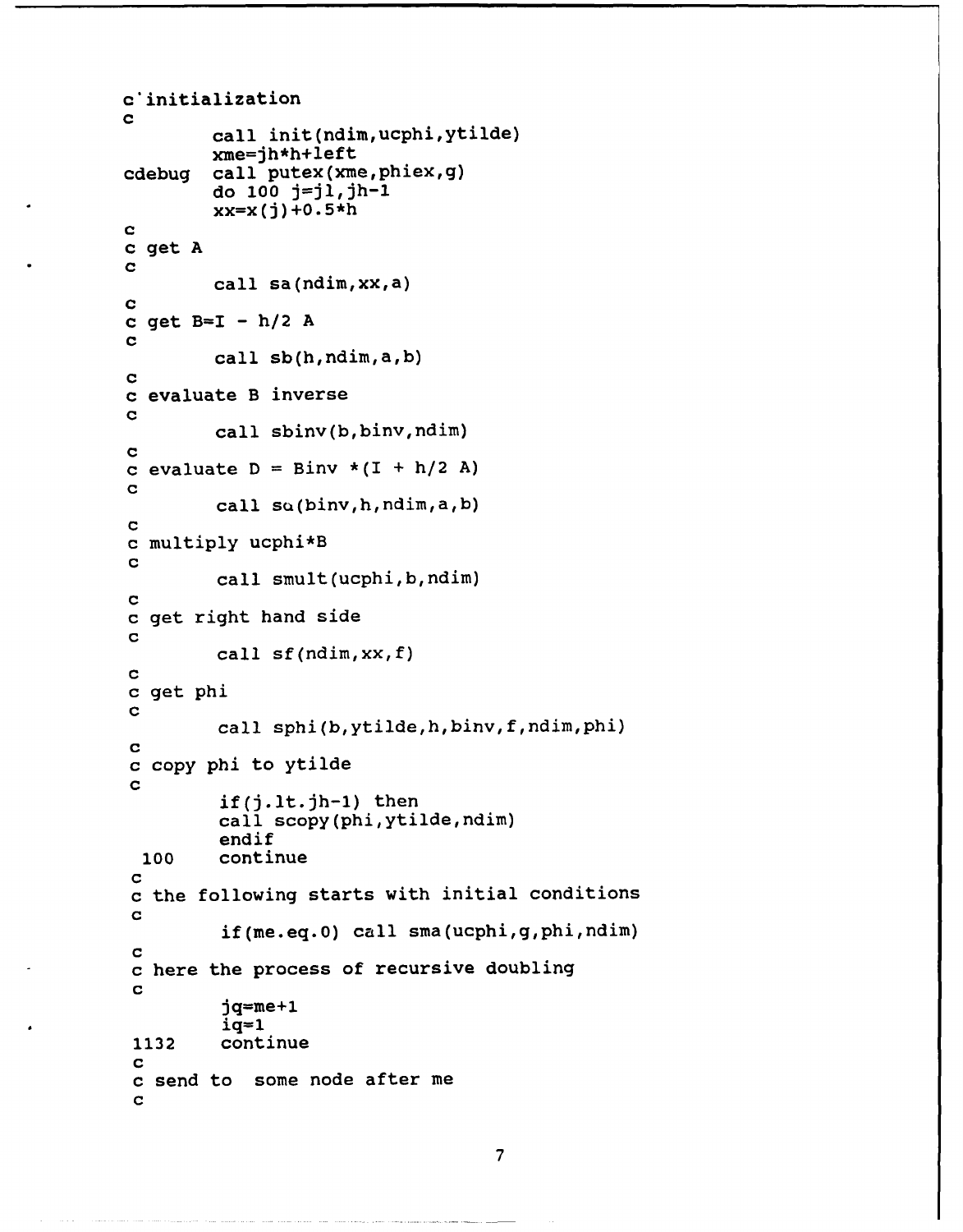```
if(jq+iq.le.numno) then
C
c make a list of data to send in the buffer vymO
C
        call enlist(me,phi,ucphi,vymo,ndim)
        call csend(ymtype+me,vymO,ymlen, iq+me, nodepid)
        endif
C
c y1j = bj =phii j
c mij = phi j
C
 1133 continue
        if(me.ge.ig) then
c
c me requires data from me-iq
c
C
        call crecv (ymtype+me-iq,vymO,ymlen)
        do 58 i=1,ndim+ndim*ndim
58 vym(i, 1)=vym0(i)c
c \, y1 = y1 + M * y0c
        call defy(ndim,phi,ucphi,vym(1,1))
c
c M = M \star MOc
        call defm(ndim,ucphi,vym(ndim+1, 1))
        endif
        iq=2*iq
        if(iq..lt.numno) goto 1132
C
c end of processing
c
c iunit=10+me
cdebug do 1001 i=1,ndim
cdebug 1001 er(i)=abs(phi(i)-phiex(i))
        printlOoO, xme, phi
 1000 format('x=',f6.2,' phi=',3f6.2)
cdebug printlool,er
cdebug 1001 format(8x,' err= , 3f6.2)
        stop
        end
C
c makes a list of values to send in the buffer v
C
        subroutine enlist(me, phi, ucphi, v, n)
        dimension v(0:1), phi(n), ucphi(n, n)
        v (0)=me
        1=1
        do 1 i=1,n
        v(1) = phi(i)1=1+1
 1 continue
        do 2 j=1,n
```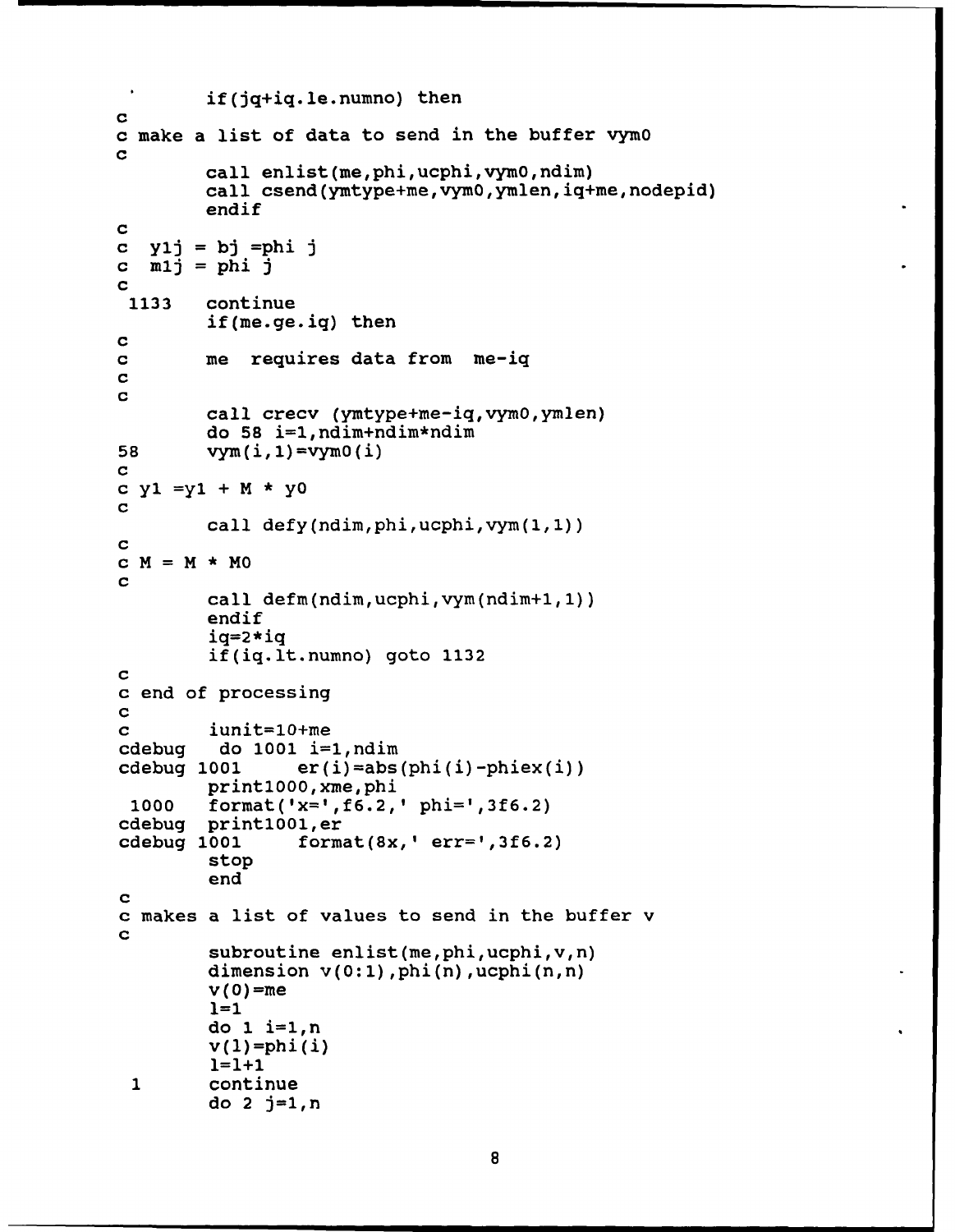```
\bulletdo 2 i=1, nv(1) = ucphi(i, j)1=1+1
 2 continue
        return
        end
C
c computes B= I - h/2 A
C
        subroutine sb(h,ndim,a,b)
c evaluate b=i-h/2*a
        real a(ndim,ndim), b(ndim,ndim)
        do 10 i=l,ndim
        do 10 j=1,ndim
        r=0if(i.eq.j) r=1b(i,j)=r-0.5*h*a(i,j)10 continue
        return
        end
C
c computes D= Binv * (I + h/2 A)c
        subroutine sd(binv, h, ndim, a, b)
        real a(ndim,ndim) ,b(ndim,ndim) ,binv(ndim,ndim)
        do 10 i=l,ndim
        do 10 j=1,ndim
        b(i,j)=0
        do 10 k=1,ndim
        r=0if(k.eq.j) r=1
        b(i,j)=b(i,j)+binv(i,k)*(r+0.5*h*a(k,j))10 continue
        return
        end
c
c evaluate b*ucphi into ucphi
c
        subroutine smult (ucphi, b, idin)
         parameter (ndim=3)
        real ucphi(idim, idim), b(idim, idim)
        real temp(ndim)
        do 100 j=l,idim
        do 10 i=1,idim
        temp(i)=0do 10 k=1,idim
        temp(i)=temp(i)+b(i,k) * ucphi(k,j)10 continue
        do 20 k=l,idim
 20 ucphi(k,j)=temp(k)*100 continue
        return
        end
c
c evaluate d*ytilde + h*binv*f
```

```
9
```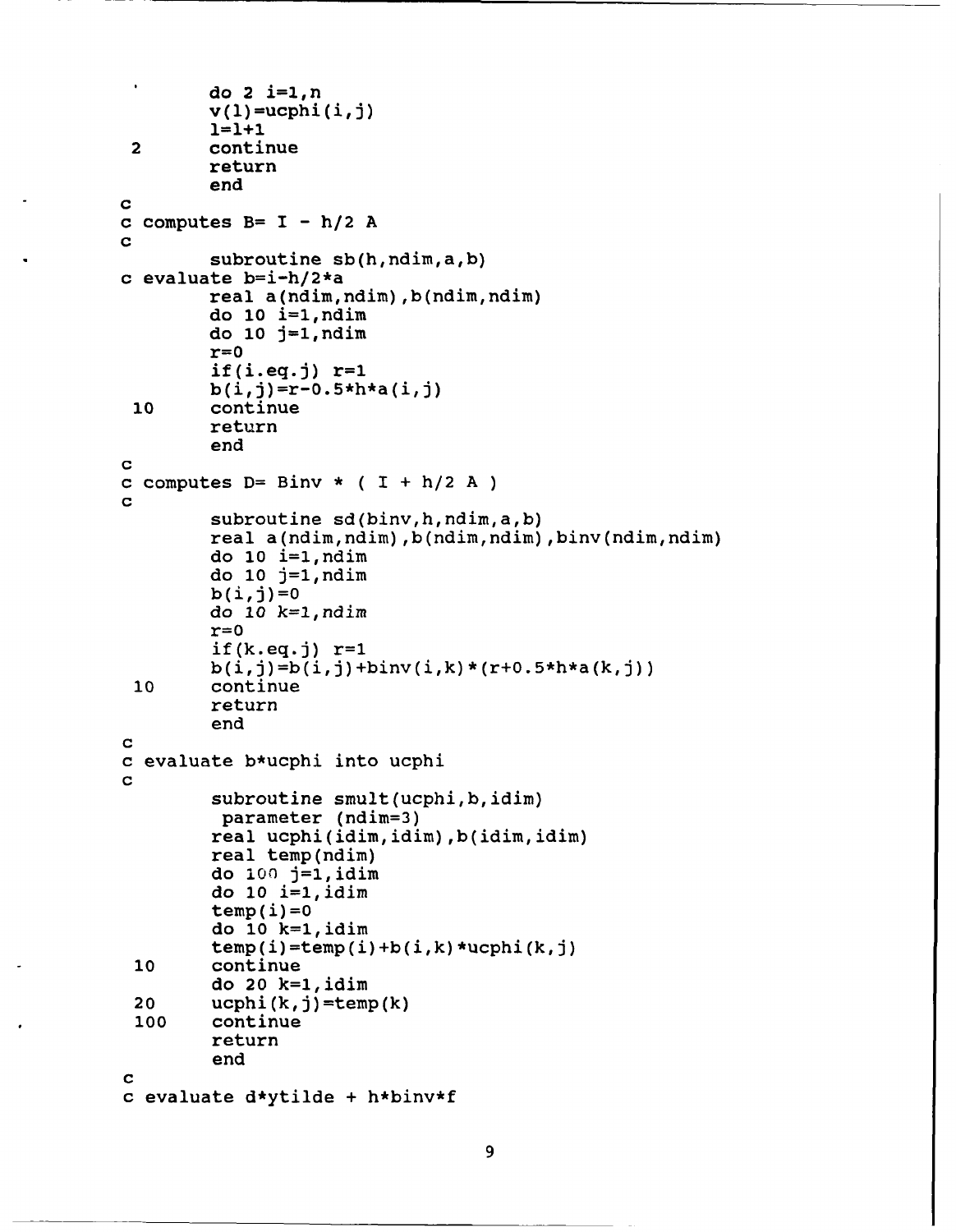```
C
        subroutine sphi(b, ytilde, h, binv, f, ndim, phi)
        real b(ndim,ndim), ytilde(ndim), binv(ndim,ndim)
        real f(ndim) ,phi(ndim)
        do 10 i=l,ridim
        phi(i)=0do 10j=1, ndim
 10 phi(i)=phi(i)+b(i,j) * ytilde(j)+h * binv(i,j) * f(j)return
        end
C
c moves phi to ytilde
C
        subroutine scopy(phi,ytilde,ndim)
        real ytilde(ndim) ,phi(ndim)
        do 10 i=1,ndim
 10 ytilde(i)=phi(i)
       return
        end
C
c evaluate ucphi*g +phi and put into phi
C
        subroutine sma(ucphi,g,phi,ndim)
        real phi(ndim) ,ucphi(ndim,ndim) ,g(ndim)
        do 10 i=I,ndim
        do 10 j=l,ndim
 10 phi(i)=phi(i)+ucphi(i,j)*g(j)return
        end
C
c initialize ucphi and ytilde
C
        subroutine init(ndim,ucphi,ytilde)
        real ytilde(ndim), ucphi(ndim, ndim)
        do 10 i=1,ndim
        ytilde(i) = 0do 20 j=1,ndim
        ucphi(i,j)=020 continue
        ucphi(i, i)=110 continue
        return
        end
c
c inverts b into binv .b is destroyed
                       ******************
c
C
        subroutine sbinv (b, binv, ndim)
        real b(ndim,ndim) ,binv(ndim,ndim)
        do 20 i=1,ndim
        do 10 j=1,ndim
 10 binv(i,j)=0
 20 binv(i, i) = 1do 2 j=1, ndim
        z=1/b(jj)
```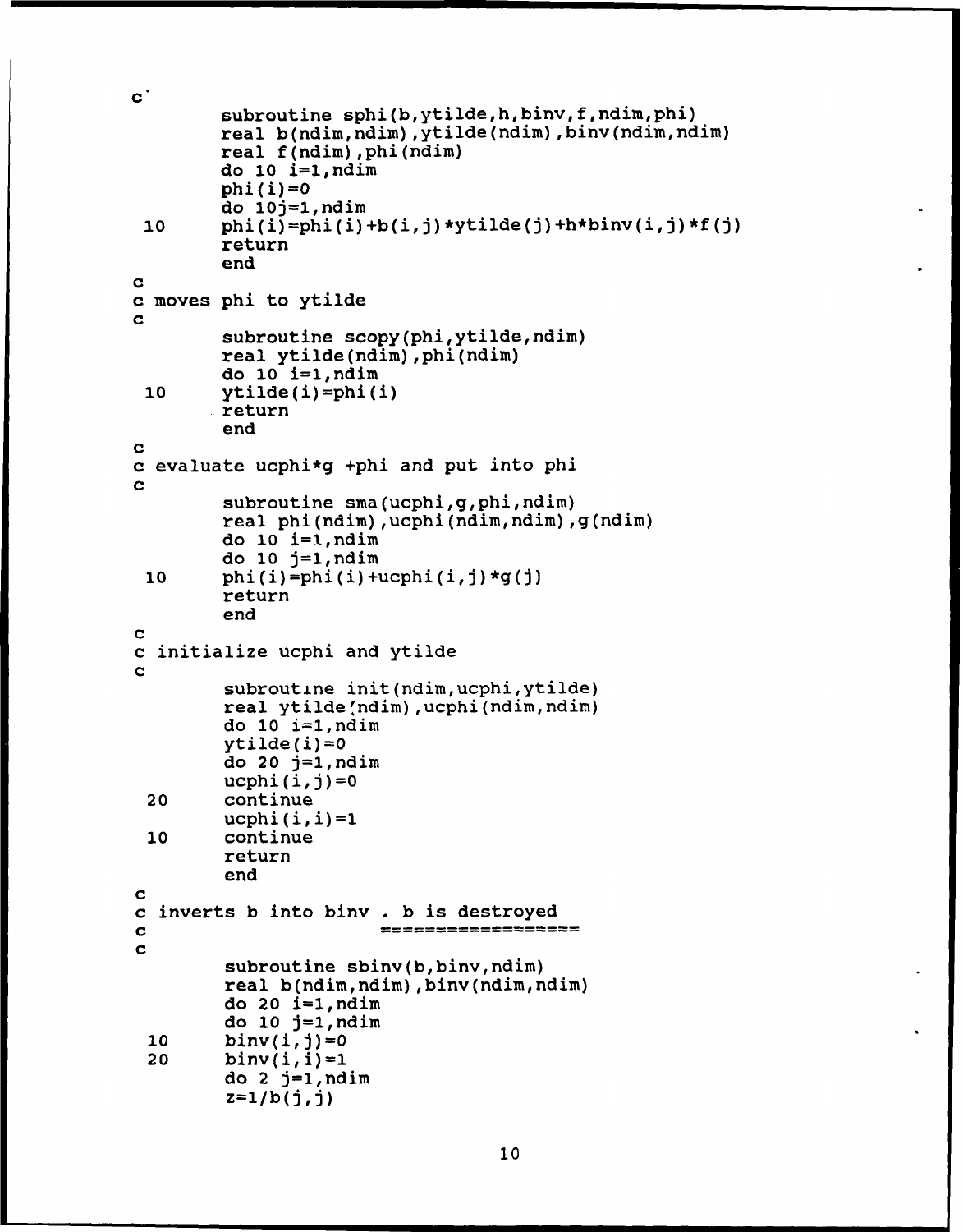```
\bulletdo 30 k=1, ndim
         b(j,k) = z * b(j,k)binv(j,k)=z*binv(j,k)continue
30do 1 i=1, ndim
         if(i.eq.j) goto 1z=b(i,j)do 3 k=1, ndimb(i,k)=b(i,k)-z*b(j,k)binv(i,k)=binv(i,k)-z*binv(j,k)continue
 3
         continue
 \mathbf{1}\overline{2}continue
         return
         end
\mathbf Cc evaluates Y1=Y1+M*Y0
C
         subroutine defy(ndim, y1, em, y0)
         dimension y1(ndim), em(ndim, ndim), y0(ndim)
         do 1 i=1, ndimdo 1 j=1, ndimy1(i)=y1(i)+em(i,j)*y0(j)\mathbf 1continue
         return
         end
\mathbf Cc evaluates M=M*M0
\mathbf csubroutine defm(ijmax, em, em0)
          parameter (ndim=3)
         dimension row(ndim)
         dimension em(ijmax, ijmax), em0(ijmax, ijmax)
          do 1 i=1, ijmax
          do 3 j=1, ijmax
          row(j) = em(i, j)\overline{\mathbf{3}}continue
          do 1 j=1, ijmax
          s = 0do 2 k=1, ijmax
          s = s + row(k) * em0(k, j)\overline{2}continue
          em(i,j)=scontinue
 \mathbf{1}return
          end
cdebugc
cdebugc given x, and initial values g, computes v=exact(x)
cdebugc
cdebug subroutine putex(x, v, g)
cdebug parameter (ndim=3)
cdebug parameter (e=2.718281828, ei=1./e)<br>cdebug dimension v(ndim), g(ndim)
cdebug dimension V(3)cdebug real 10g
```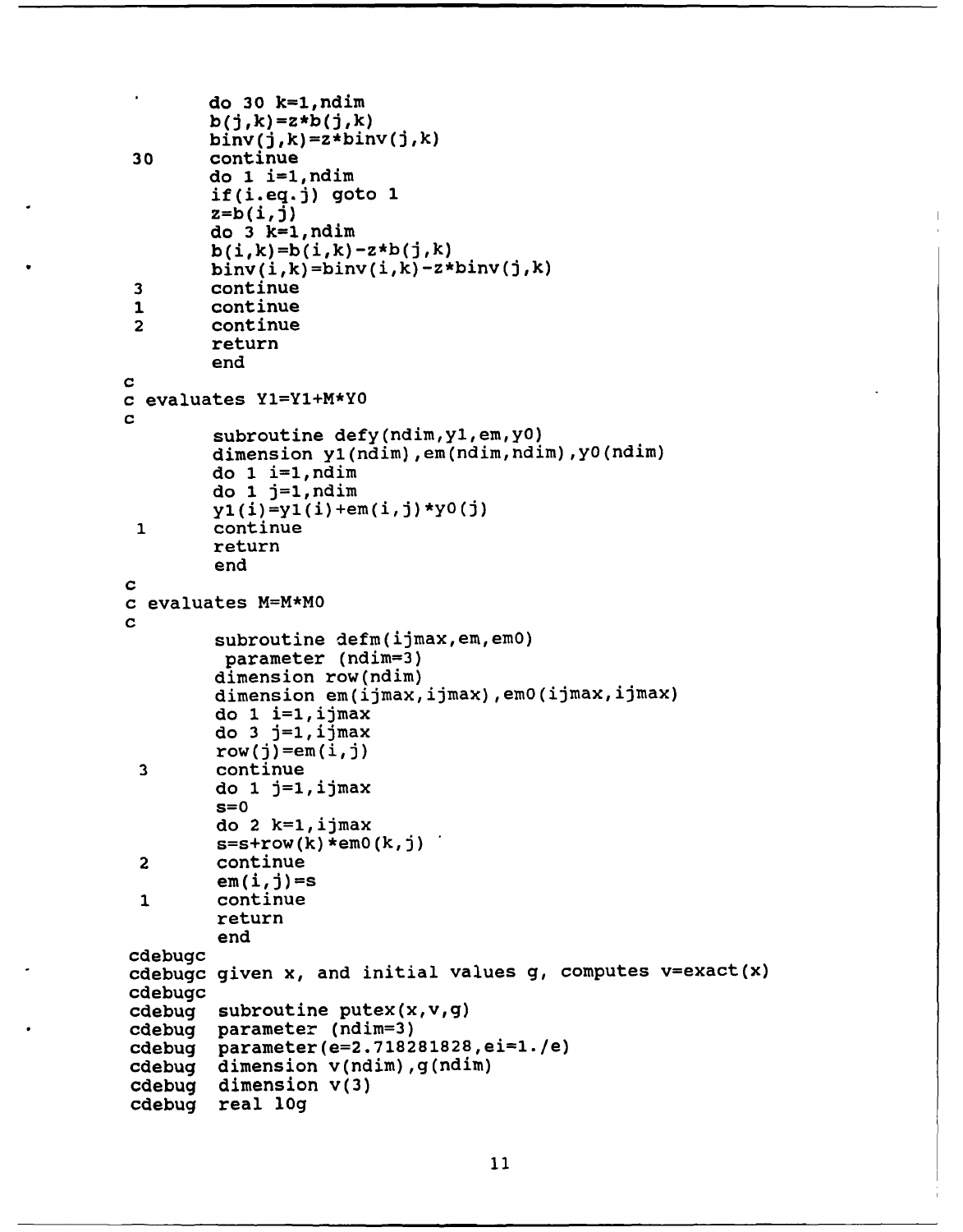```
cdebug ex=exp(x)
cdebug log=alog (x)
cdebug a= (g (1) -1) *ei
cdebug b=(q(2)-e)*eicdebug c=(g(3)-ei)*ei<br>cdebug v(1)=ex*(a+10g)cdebug v(1) = ex*(a+10g*(b+c/2*10g)) + 1<br>cdebug v(2) = ex*(b+c*10g) + exv(2) = ex*(b+c*10g) + excdebug v(3)=ex*c+1/ex
cdebug return<br>cdebug end
cdebug
C
c evaluate right hand side f(x)
C
         subroutine sf(idim,x, f)
         parameter (ndim=3)
         real x, f(idim)
         ex=exp(x)f(1)=-1-ex/xf(2) = -1/x/exf(3) = -2/exreturn
         end
C
c evaluate the matrix A(x)
C
         subroutine sa(ndim,x,a)
         real a(ndim,ndim) ,x
         do 10 i=l,ndim
         do 10 j=1,ndim
         a(i,j)=010 continue
         a(1, 1)=1a(2,2)=1a(3,3)=1a(1,2)=1/xa(2,3)=1/xreturn
```
end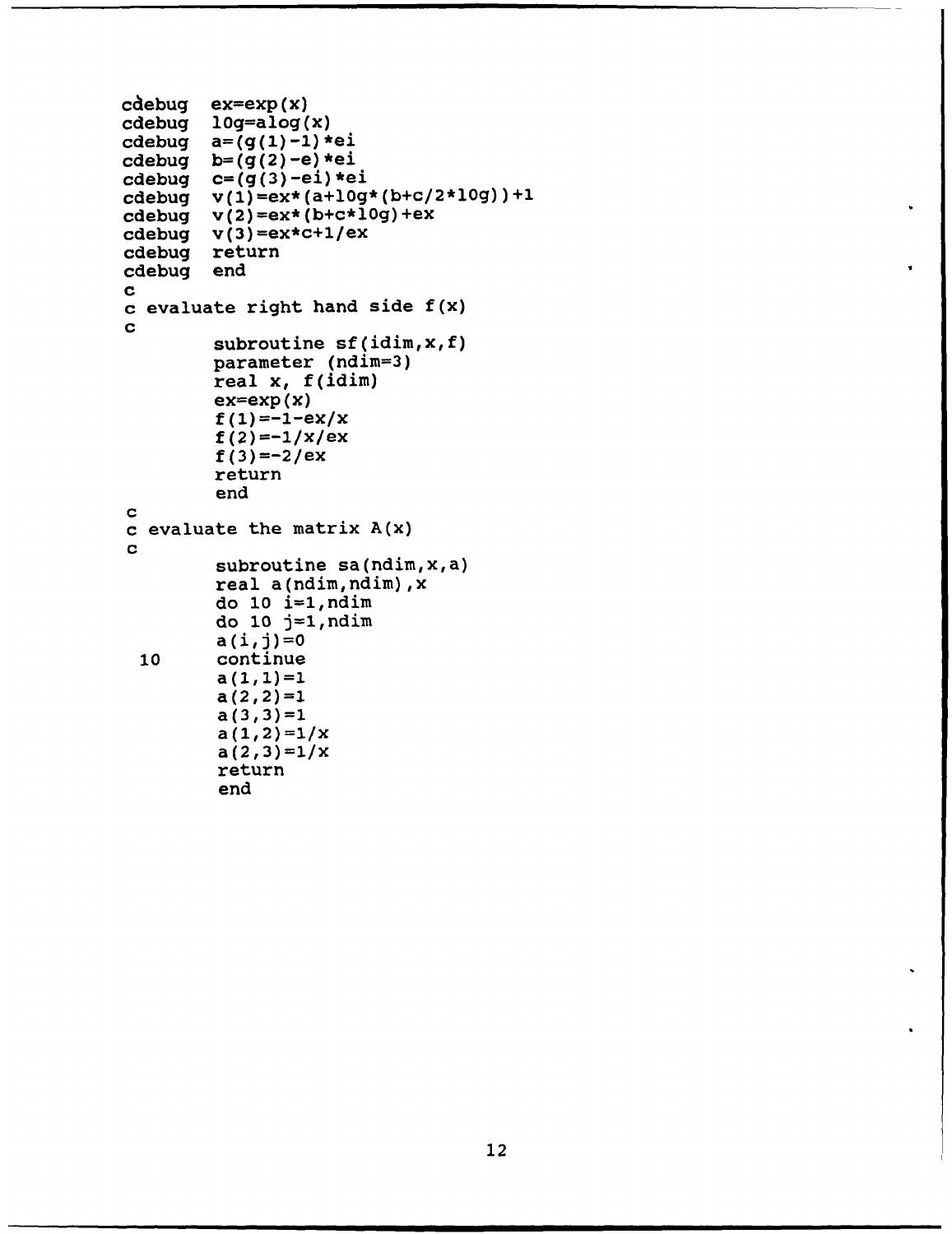# This file is used to compile and link the host.f, node.f **# I** The command "make all" causes compilation and linking. all : host node host: host.o f77 -o host host.o -host node: node.f f77 -o node node.f -node example of an input file for the subroutine sa, sf, putex currently in node.f 0,0,0 initial values 1,2 endpoints 5 subintervals for each processor example of output file for the above got the maximal cube, 8 nodes after load enter 3 initial values g enter endpoints of interval solve for 1.000000 <x< 2.000000 initially= **0.0000000E+00 0.OOOOOOOE+00 0.OOOOOOOE+00** enter number of points in interval, for each processor 5 points for each processor  $x=$  1.13 phi=  $-0.50$   $-0.05$   $-0.09$ x= 1.25 phi= -1.07 **-0.11** -0.19  $x= 1.38 \text{ phi} = -1.74 -0.17 -0.28$  $x= 1.50 \text{ phi} = -2.52 -0.25 -0.38$  $x= 1.63$  phi=  $-3.42$  -0.33 -0.49  $x= 1.75 \text{ phi} = -4.46 -0.44 -0.61$  $x=$  1.88 phi=  $-5.67$   $-0.55$   $-0.73$  $x= 2.00 \text{ phi} = -7.08 -0.69 -0.86$ (may appear in a different order, each line written by a different processor, when it is ready)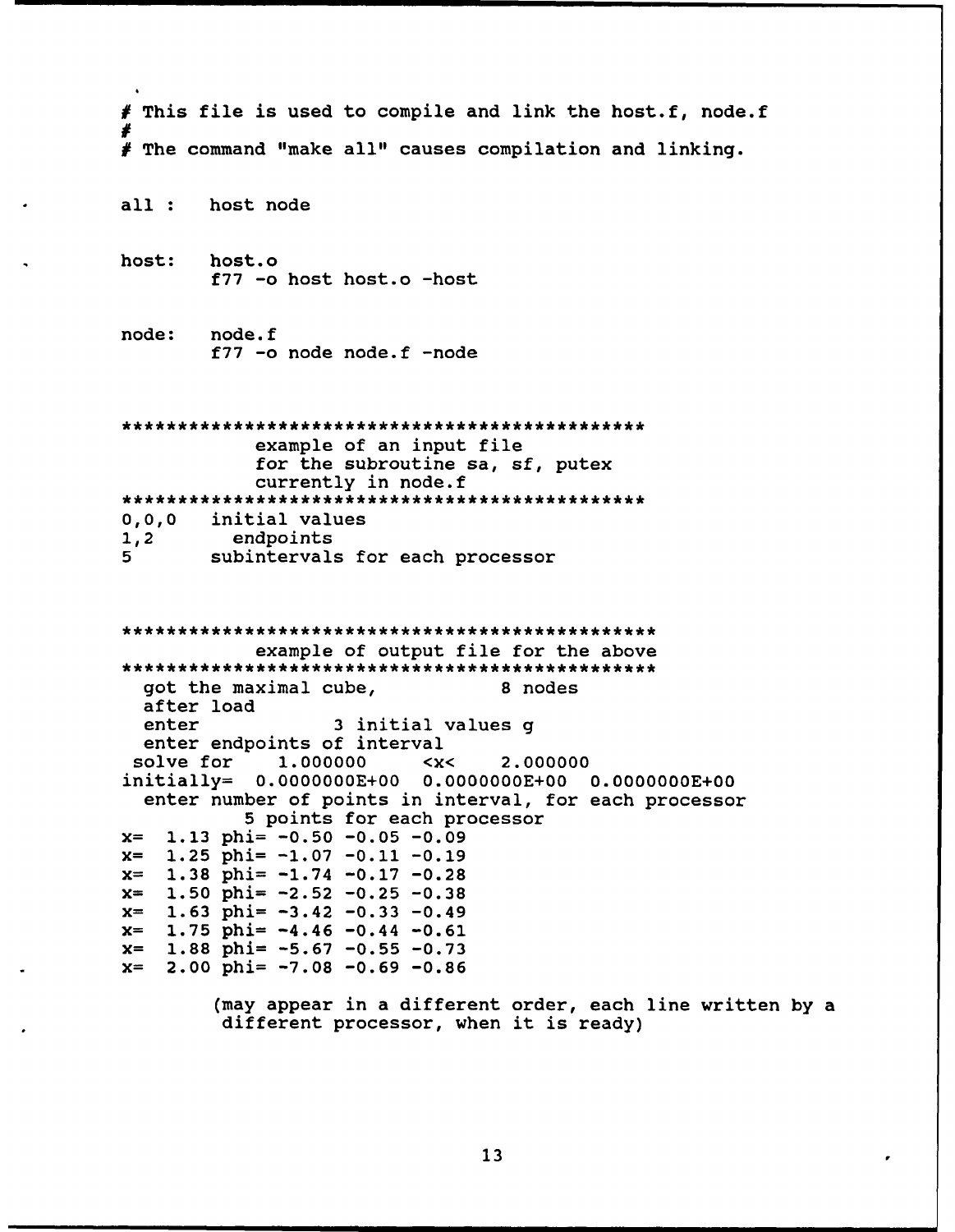#### **3.** Nonlinear Systems

The algorithm used is based on Gragg's Method (1964,1965) and polynomial extrapolation as described by Lustman, Neta and Gragg (1991). One can solve

(2) 
$$
y'(x) = f(x, y(x))
$$

$$
y(a) = y_a
$$

where  $y$  and  $f$  are vector valued functions and  $y_a$  is a vector of initial values.

The host and node programs are supplied along with exa.f file containing subroutines for the evaluation of the exact solution (putex) and the right hand side (rhs) of (2). The make file to compile and link these programs is given at the end followed by an example of input and output files for the given putex and rhs.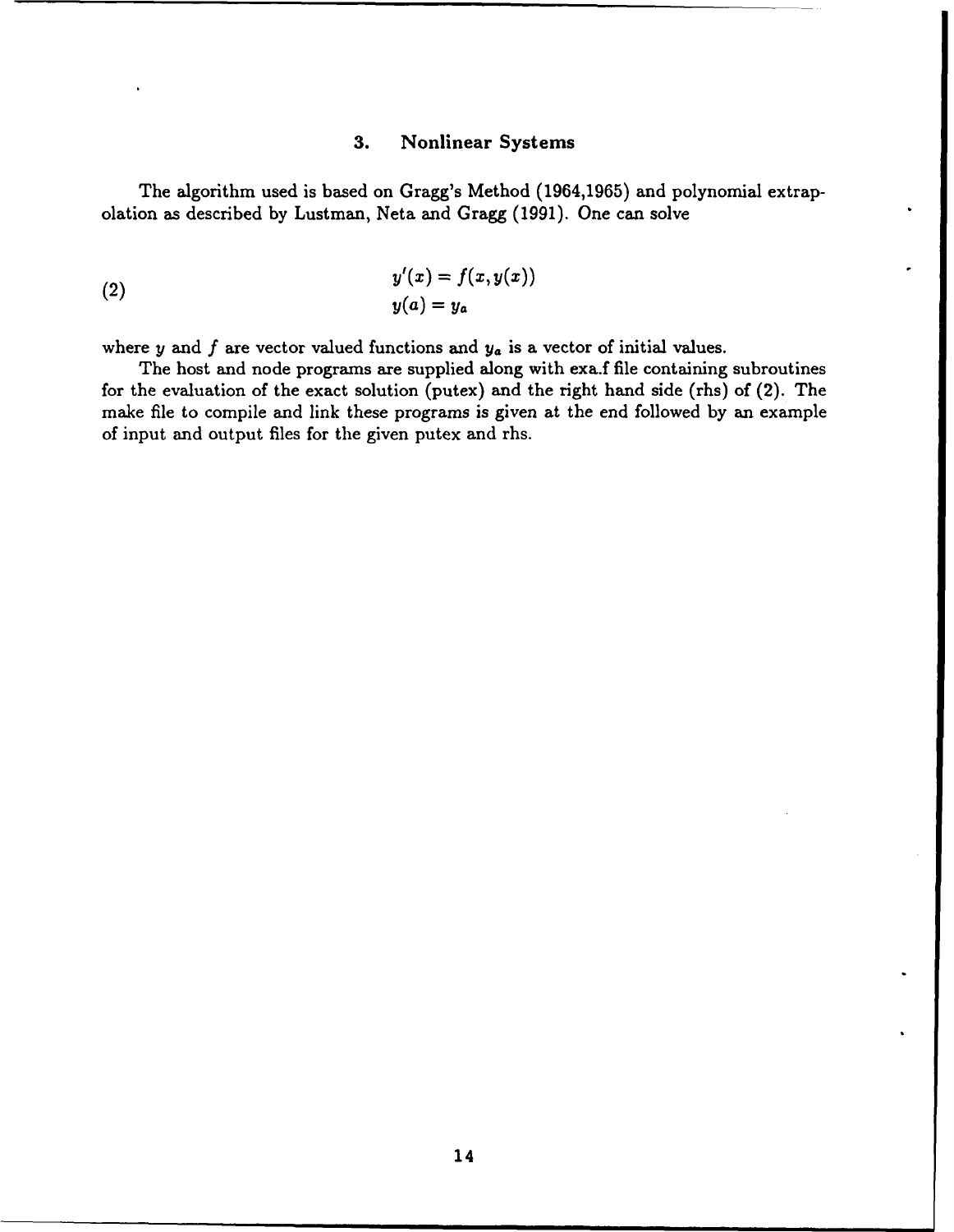```
C.
c HOST
         program for the solution of nonlinear systems
c based on Gragg's method and polynomial extrapolation
c on INTEL iPSC/2 having 8 (maxproc) processors
C
c see Lustman, Neta and Gragg
C
c lenyO = length of vector of initial values
    c nptmax = maximum number of points in common to all processors
c
        implicit double precision (a-h,o-z)
        parameter (lenyO=20, nptmax=100)
        parameter (maxproc=8, iv=5)
        parameter(initype=lOOO, inilen=4* (iv+lenyo)
     ,nodes=-l, idhost=2, nodepid=3)
        dimension y0(leny0), sendata(iv+leny0)
        call getcube('extrap',' '.' Ill)
        call setpid(idhost)
        npcc=numnodes()print*,' got the maximal cube,',nproc,' nodes'
        call load( 'node' ,nodes,nodepid)
c
c xmin, xmax = the interval of integration
c
        print*, 'Enter xmin,xmax'
        read*, xmin, xmax
        print*,'How many result points (excluding xmin)?'
        read*, npt
        print*,'Enter dimension of solution vector'
        read*, leny
        if(leny.gt.lenyO) then
        print*, 'dimension=' ,leny, '>',lenyO
        stop
        endif
        print*,'Enter ',leny,' initial values'
        read*, (y0(i), i=1, leny)cdebugc if debugging, replace the two lines above by
cdebug call putex(xmin,leny,yO)
           print*, 'How many processors will be used?'
        read*, nn
        if(nn.gt.nproc.or.nn. lt. 1) then
        print*, nn, ' is unreasonable. '
        nn=nproc
        endif
        nproc=nn
        print*,' will use ',nproc,' processors'
        sendata(1)=xminsendata(2) = xmaxsendata (3) =leny
        sendata (4) =npt
        sendata (5) =nproc
        do 1 j=l,leny
 1 sendata(iv+j)=yo(j)
        call csend(initype,sendata, inilen,nodes,nodepid)
```

```
15
```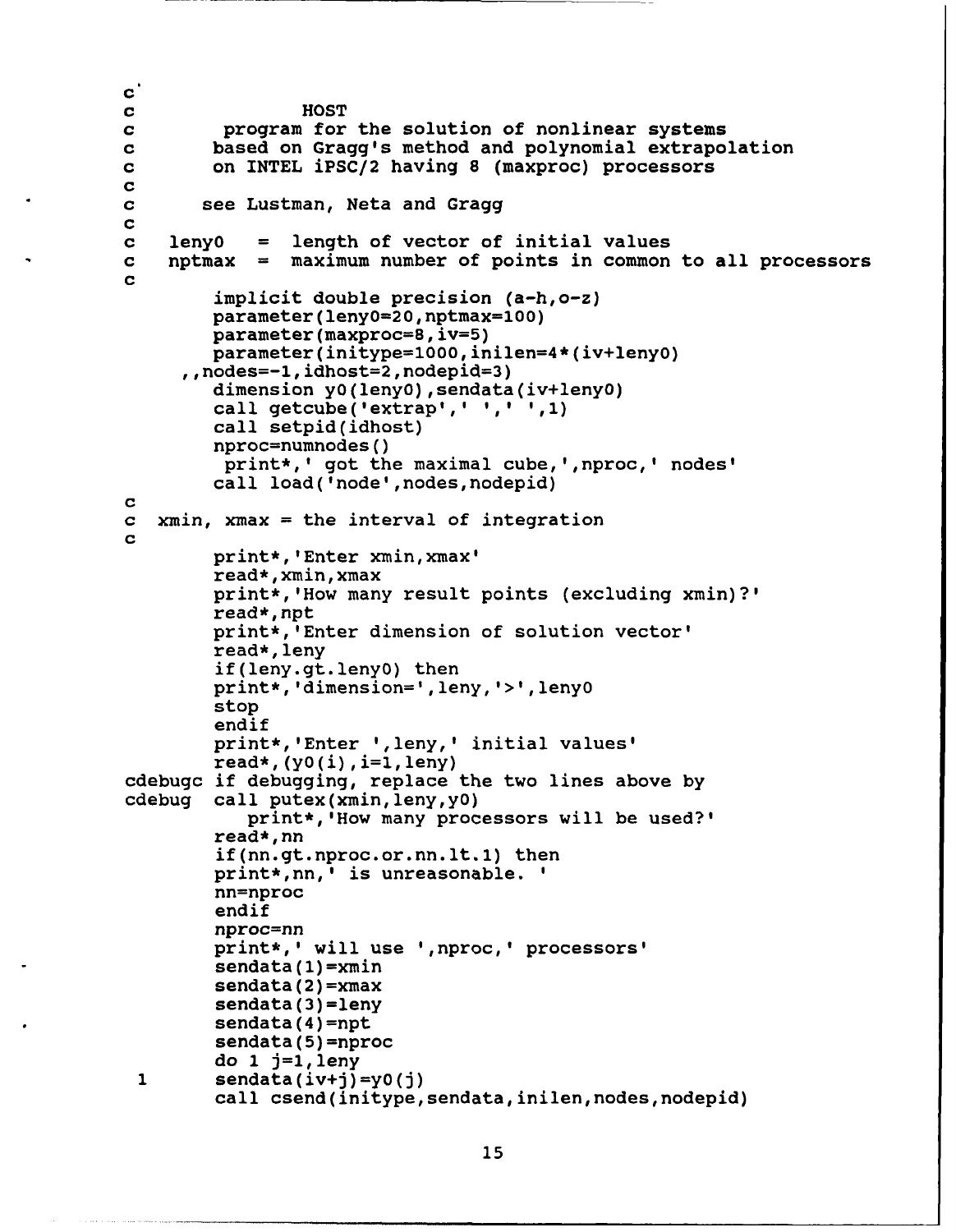```
call waitall(nodes,nodepid)
call relcube( 'extrap')
stop
end
```
 $\mathbf{r}$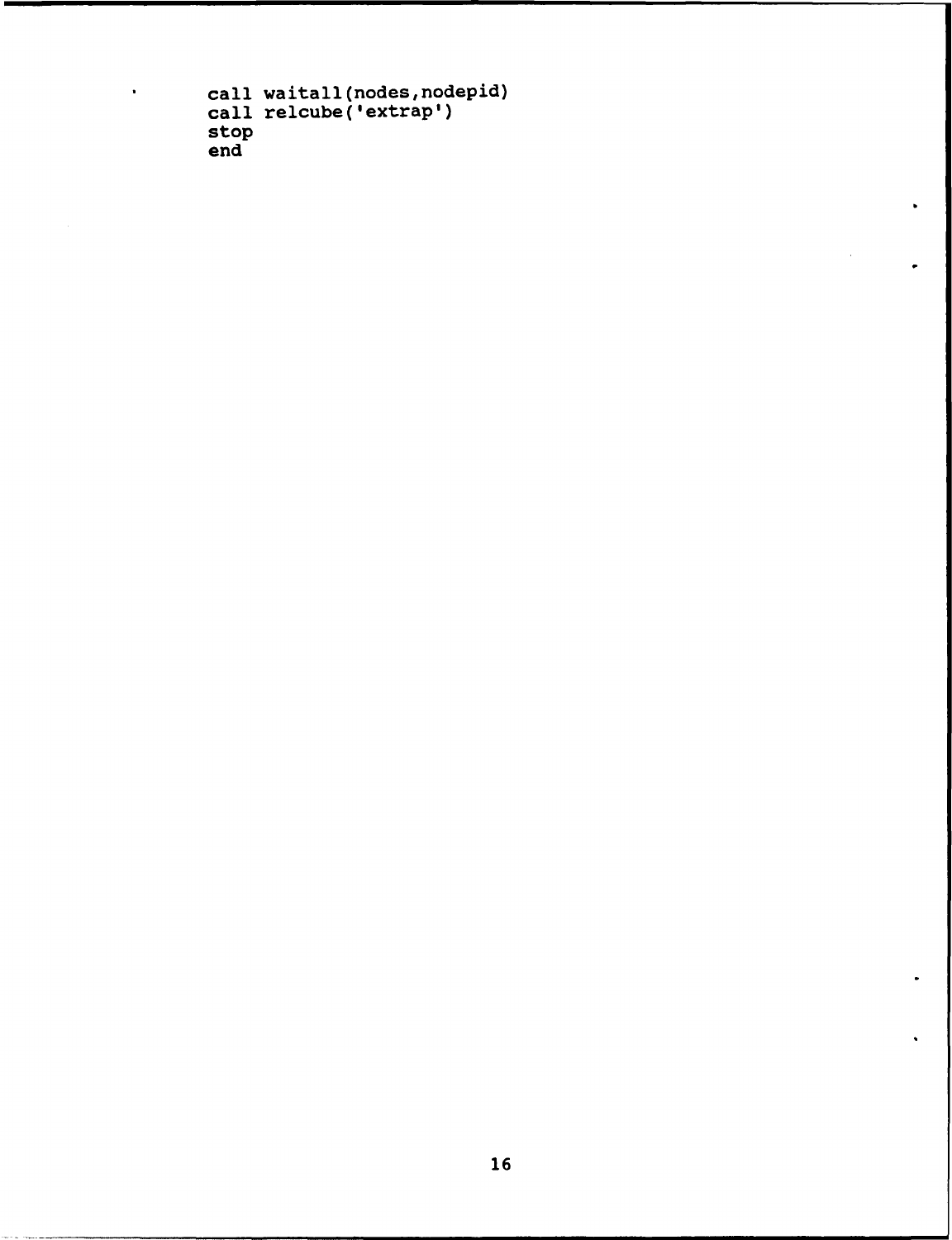```
C.
c NODE
c program for the solution of nonlinear systems of ODEs
c based on Gragg's method and polynomial extrapolation
        c on INTEL iPSC/2 having 8 (maxproc) processors
C
c see Lustman, Neta and Gragg
C
        implicit double precision (a-h,o-z)
        parameter (lenyO=20, nptmax=100)
        parameter (maxproc=8,iv=5)
        parameter (iii=5, jdata=iii+lenyo+nptmax*lenyO)
        parameter (initype=1000, inilen=4 *(iv+lenyo)
     ,,nodes=-1,idhost=2,nodepid=3)
        dimension yo(lenyO) ,dataini(iv+lenyo)
        dimension ysave (lenyO, 0:nptmax)
     ,y(lenyo) ,yexa(lenyO) ,hlfway(lenyO)
        dimension data (jdata)
        dimension hvec (O:maxproc)
        me = mynode()iam=me
        call crecv(initype,dataini, inilen)<br>xmin= dataini(1)
                 dataini(1)xmax= dataini(2)
        leny= dataini(3)
        npt= dataini(4)
        nproc= dataini(5)
        lastproc= (nproc-1)
        if(iam.gt. lastproc) stop
        jdta=iii+leny+npt*leny
C
c ABSOLUTELY ESSENTIAL: 8 bytes per double precision item
C
         lendta=S*jdta
C
c message length in bytes
c
        ne=nproc-me
c
c save results every ne steps
c
        do 1 j=1,leny
 1 \qquad \qquad \text{y0(j)} = \text{dataini}(iv+j)ipow=1
c
c all the h's must be known to all the processors
C
        do 10 i=0,nproc-1
        hvec(i) = (xmax-xmin) / (npt*(nproc-i))10 continue
        h=hvec (me)
c
c fixes the size for integration.
```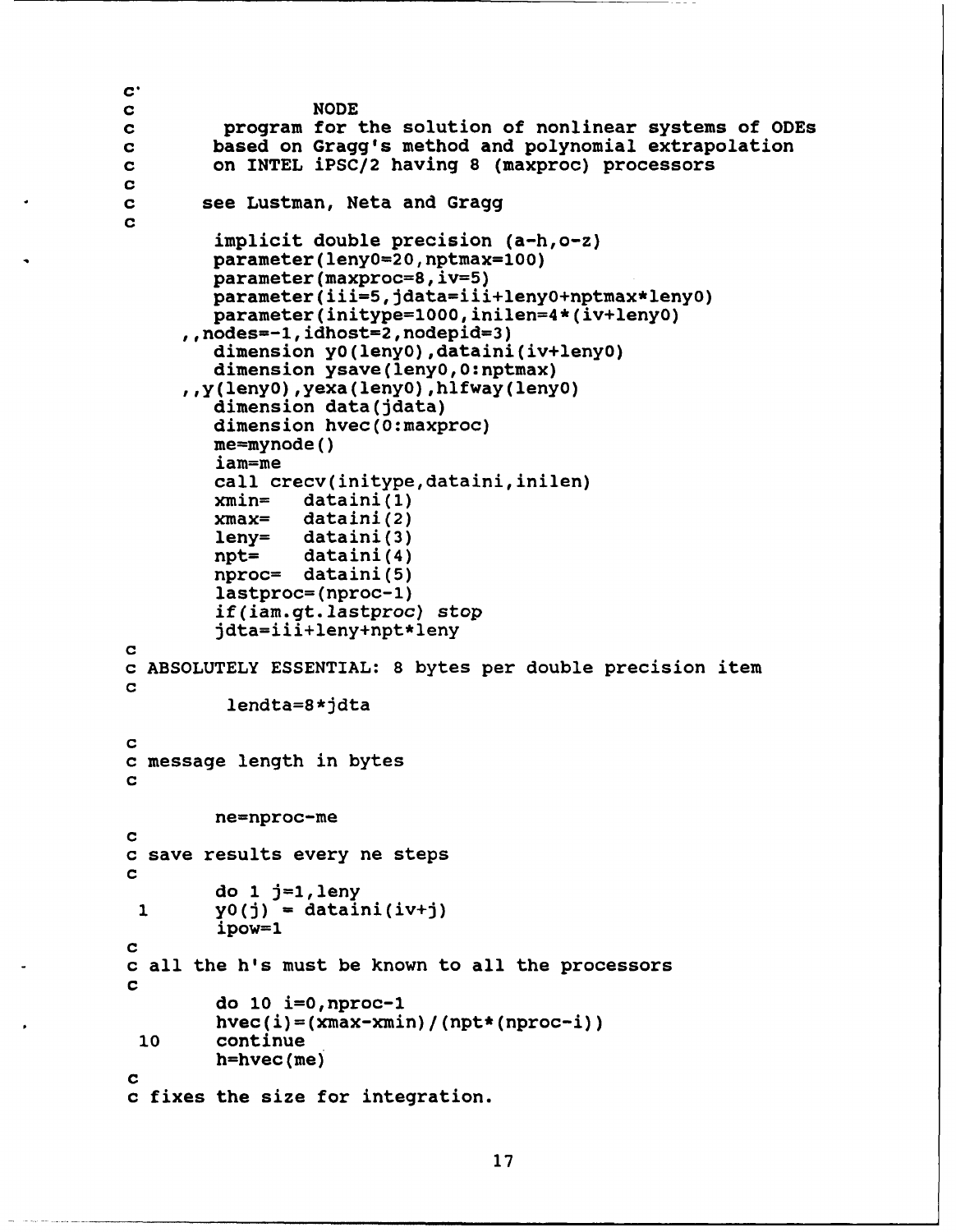```
C
        jndex=O
       do 2 j=1, leny
        ysave(j,jndex)=y0(j)2 y(j)=yO(j)
        do 3 index=l,npt*(ne)
        x=xmin+h*(index-1)call odestep(h,x,y, index,hlfway, leny)
C
c advances the solution
c in this form, it is a two step method, i.e.
c h, x, y(x) and y(x-h/2) is what you need to obtain y(x+h)C
        if(mod(index,ne).eq.O) then
C
c save this result, it belongs to a common point
c
        jndex=jndex+l
        do 4 j=l,leny
        ysave(j,jndex)=y(j)4 continue
        endif
 3 continue
        if(me.ne.lastproc) then
c
c send my saved data to lastproc (who probably is done by now)
c
        1=iii
        if(jndex.ne.npt) then
       print*,' i am ',me,' jndex=',jndex
     ,,' .ne. npt=',npt
        stop
        endif
        do 6 j=0, nptdo 6 i=1, leny
        1=1+1
        data(1) = ysave(i,j)6 continue
        call csend(me,data,lendta,lastproc,nodepid)
        endif
c
c i am waiting for data to do extrapolations on
c
        level=nproc-me
c
c the new data will be sent to me-1 with superscript level
c
c
        msgtyp=(me)
        if(me.eq.lastproc) msgtyp=(me-l)
 134 continue
        call crecv(msgtyp,data,lendta)
        if(msgtyp.eg.me) then
```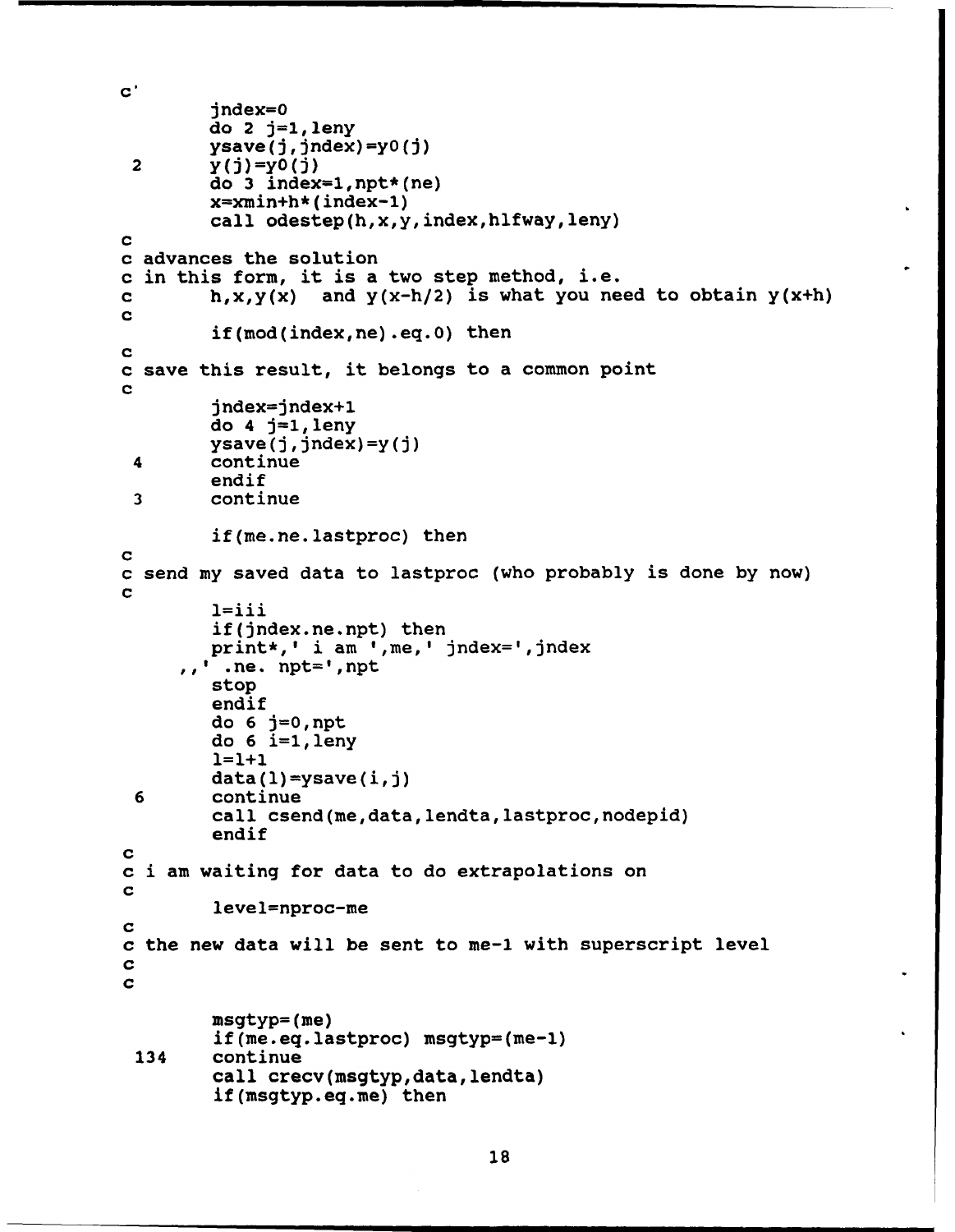```
C.
c just save the message in ysave
C
        1 = i i ido 69 j=O,npt
        do 69 i=1,leny
        ysave(i, j)=data(l)69 continue
        else
C
c extrapolate incoming data and ysave
C
        it = data(1)itsne= data(2)
        itspow= data(4)<br>hish= data(5)
                data(5)C
c because the error goes in powers of h**2
C
        w=l/ ( (hvec (msgtyp) /hvec (msgtyp+level) )**2 -1)
        l=iii
        do 7 j=O,npt
        do 7 i=1,leny
        1=1+1
        z = data(1)data(l)= ysave(i,j)+w*(ysave(i,j)-data(l))
        ysave(i,j) = zC
c This prepares extrapolated data to send and saves
c the data received to extrapolate with other message data
C
 7 continue
        call csend(msgtyp,data, lendta,me-1,nodepid)
        endif
        msgtyp=msgtyp-1
        if(msgtyp.ge.O) goto 134
        if(nie.ne.O) goto 1512
c
c everything done, report results
c
        hout=(xmax-xmin)/npt
        orm=O
        er=O
        do 9 j=O,npt
        x=xmin+j*hout
cdebug call putex(x,leny,yexa)
        print900,j,x900 format(i5,flO.3)
        do 8 i=1,leny
        print8oo,ysave(i,j)
cdebug ,, yexa(i), abs(ysave(i, j)-yexa(i))
cdebug orm=orm+yexa (i) **2
```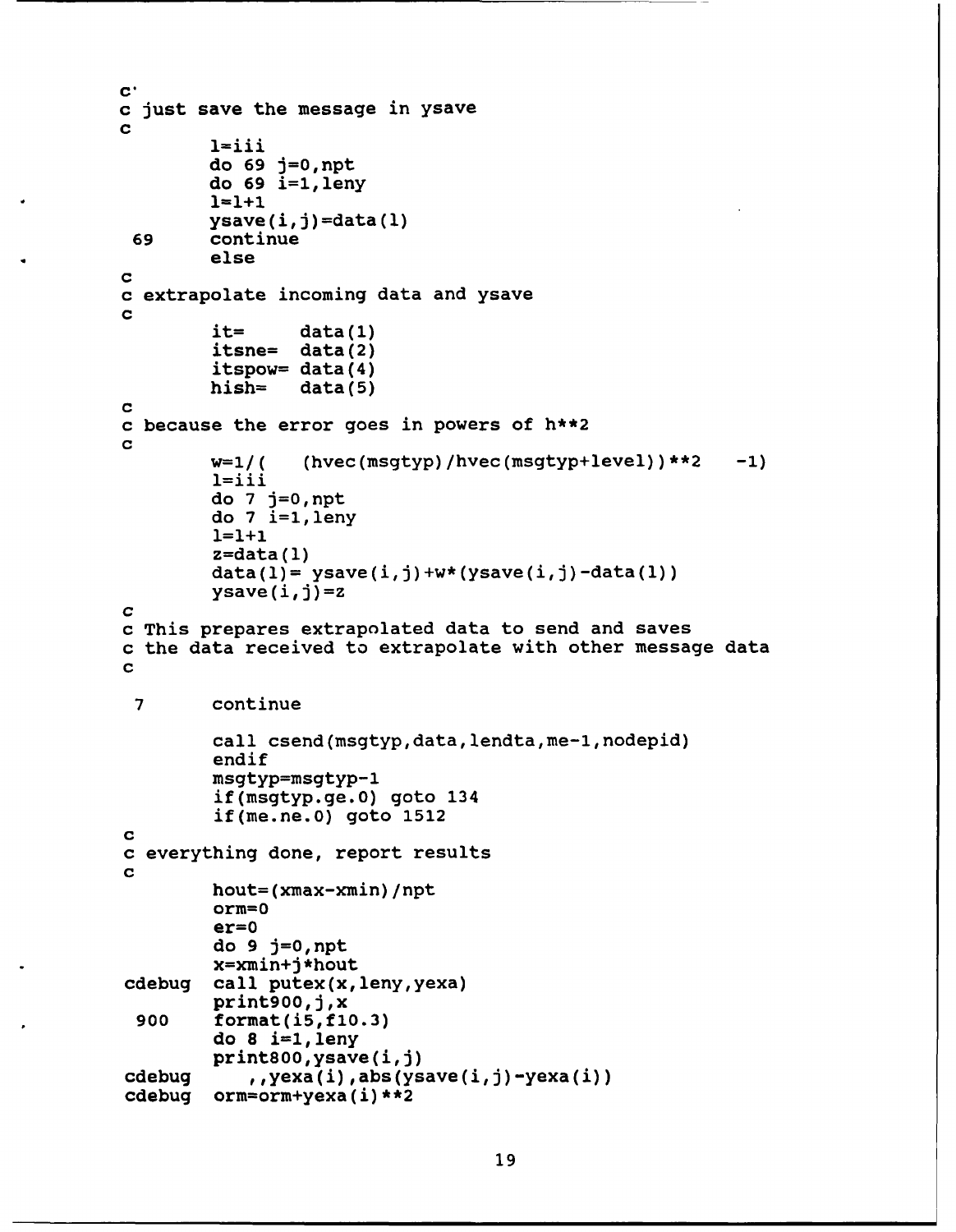```
cdebug er=er+(ysave(i,j)-yexa(i))**2<br>800 format(2f10.3.1pe10.2)
 800 format(2f10.3,lpe1O.2)
 8 continue
9 continue
cdebug print900, -999,-999.
        orm=sqrt (orm)
cdebug er=sqrt(er)<br>cdebug reler=er/or
        reler=er/orm
cdebug print800, orm,er,reler
        1512 continue
        end
C
c subroutine for ode stepping using Gragg's method
C
        subroutine odestep(h,x,y0,index,hlfway,1)
C
c yohlfway are input and output. the step is from x=x to x=x+h
C
        implicit double precision (a-h,o-z)
        parameter (lenyO=20, nptmax=100)
        dimension y0(1), hlfway(1), r(leny0)
        if(index.eq.1) then
C
c this is the first step
c
        call rhs(x,yO,l,r)
        do 61 i=1,l
 61 hlfway(i)=yO(i)+h/2*r(i)
        else
c
c the general step : hlfway is at x-h/2, yo at x
c they advance to x+h/2, x+h correspondingly
c
        call rhs(x,y0,1,r)do 661 i=1,l
 661 hlfway(i)=hlfway(i)+h*r(i)
        endif
        call rhs(x+h/2,h)ifway, l, r)
        do 662 i=l,l
 662 yO(i)=yO(i)+h*r(i)
c
c Gragg formula. the errors go in powers of h**2
c
        return
        end
```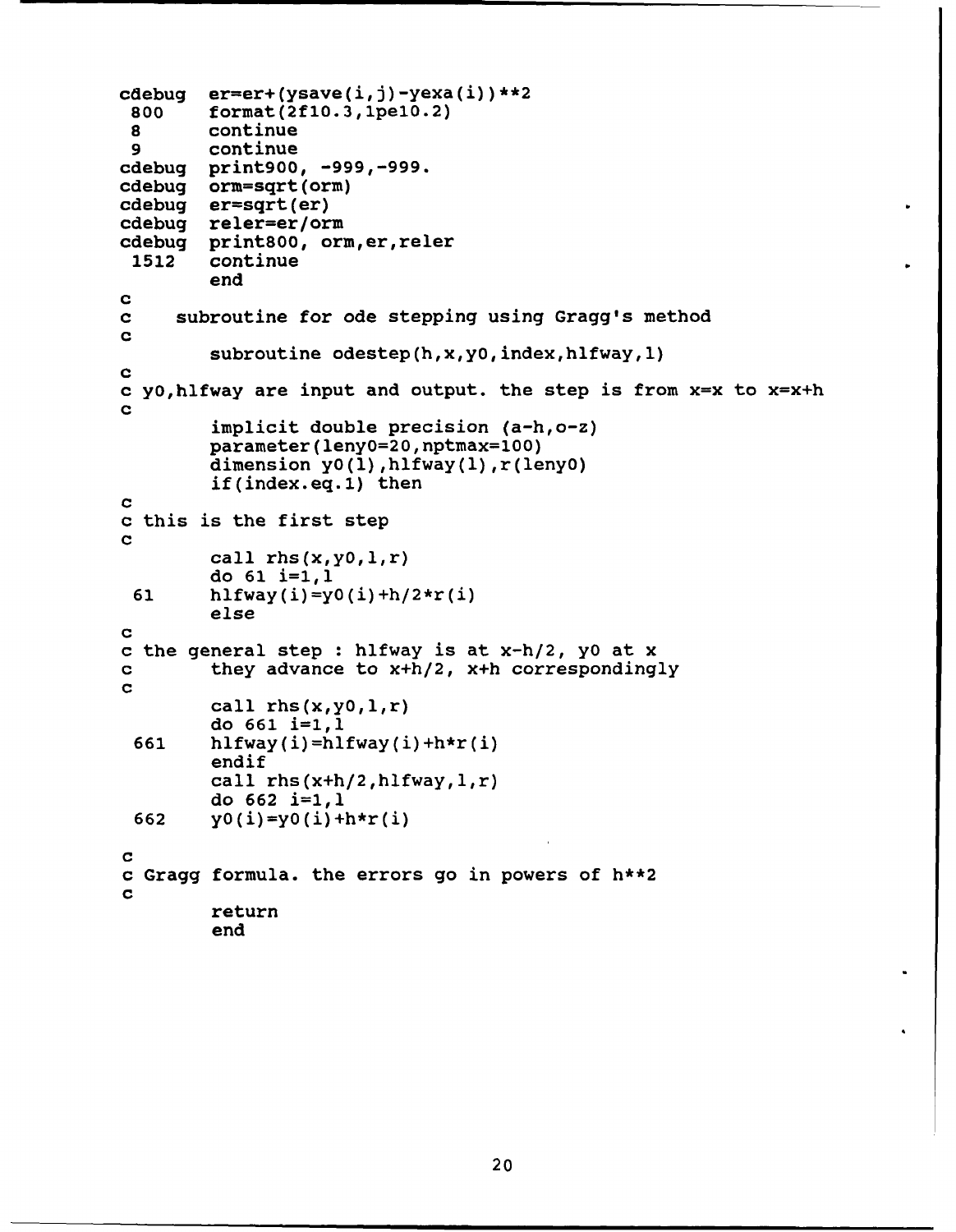```
C.
               c EXA. F
C
c putex evaluates the exact solution<br>c for this examples y(i) exact = x **
    for this examples y(i) exact = x * iC
         subroutine putex (x,1,y)implicit double precision (a-h,o-z)
         dimension y(l)
         y(l)=x
         do 1 j=2,1
         y(j)=x*y(j-1)
 1 continue
         return
         end
c
    evaluates the right hand side for the above system
C
         subroutine rhs (x,y,1,r)implicit double precision (a-h,o-z)
         dimension y(1), r(1)x2=x*xdiv=x2*x
         do 1 i=1,1-1
         r(i)=i*y(i)*y(i+1)/divdiv=div*x
 \mathbf{1}continue
         r(1)=1*y(1)*y(1)/x2return
         end
```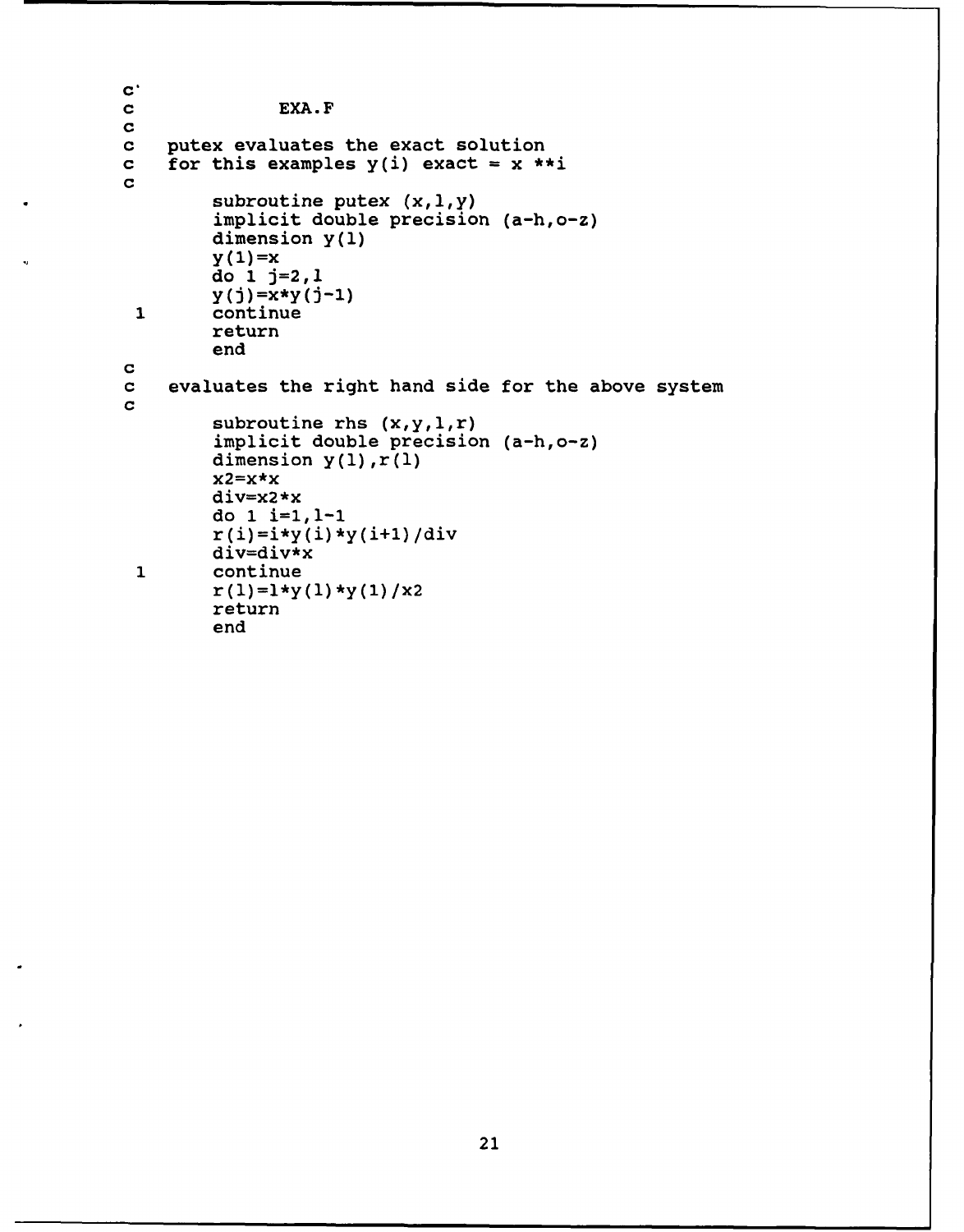$\boldsymbol{r}$ this is the makefile #  $#$  this file is used to compile and link the host.f, node.f ź. # the command "make all" causes compilation and linking. all : exa.o host node exa.o: exa.f host: host.f exa.o f77 -o host exa.o host.f -host node: node.f exa.o f77 -o node exa.o node.f -node example of input file for the subroutines in exa.f 1,2 2 4 **1,1,1,1** 5 \*\*\*\*\*\*\*\*\* \*\* \*\*\*\*\*\*\*\*\*\* \*\*\*\*\* \*\*\*\*\*\* \*\*\*\*\*\* \*\*\*\* example of output file for the above input got the maximal cube, 8 nodes Enter xmin,xmax How many result points (excluding xmin)? Enter dimension of solution vector Enter 4 initial values How many processors will be used? will use 5 processors **0 1.000** 1.000 **1.000 1.000 1.000 1 1.500 1.500 2.250 3.375 5.062**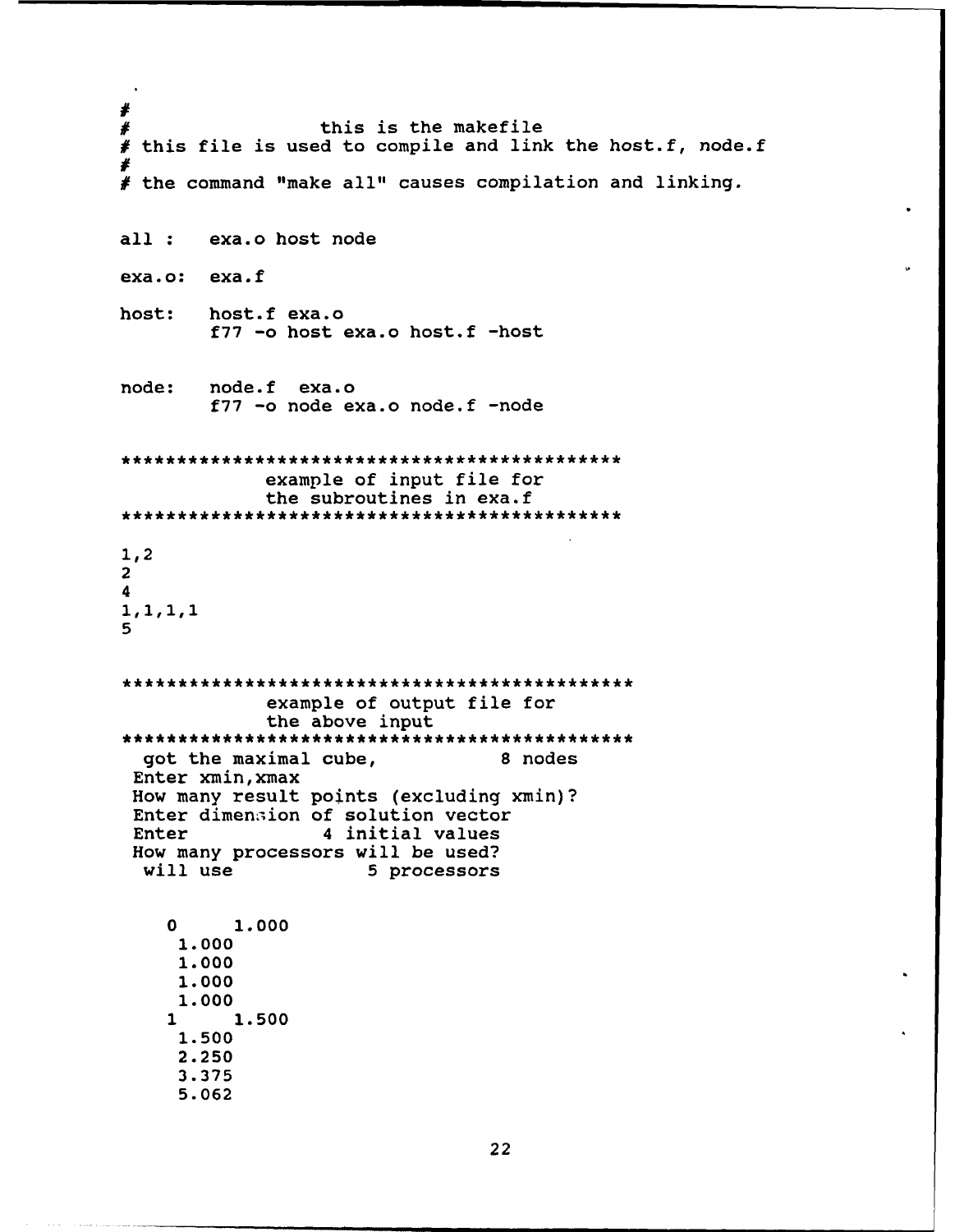| 2      | 2.000 |
|--------|-------|
| 2.000  |       |
| 4.000  |       |
| 8.000  |       |
| 15.999 |       |
|        |       |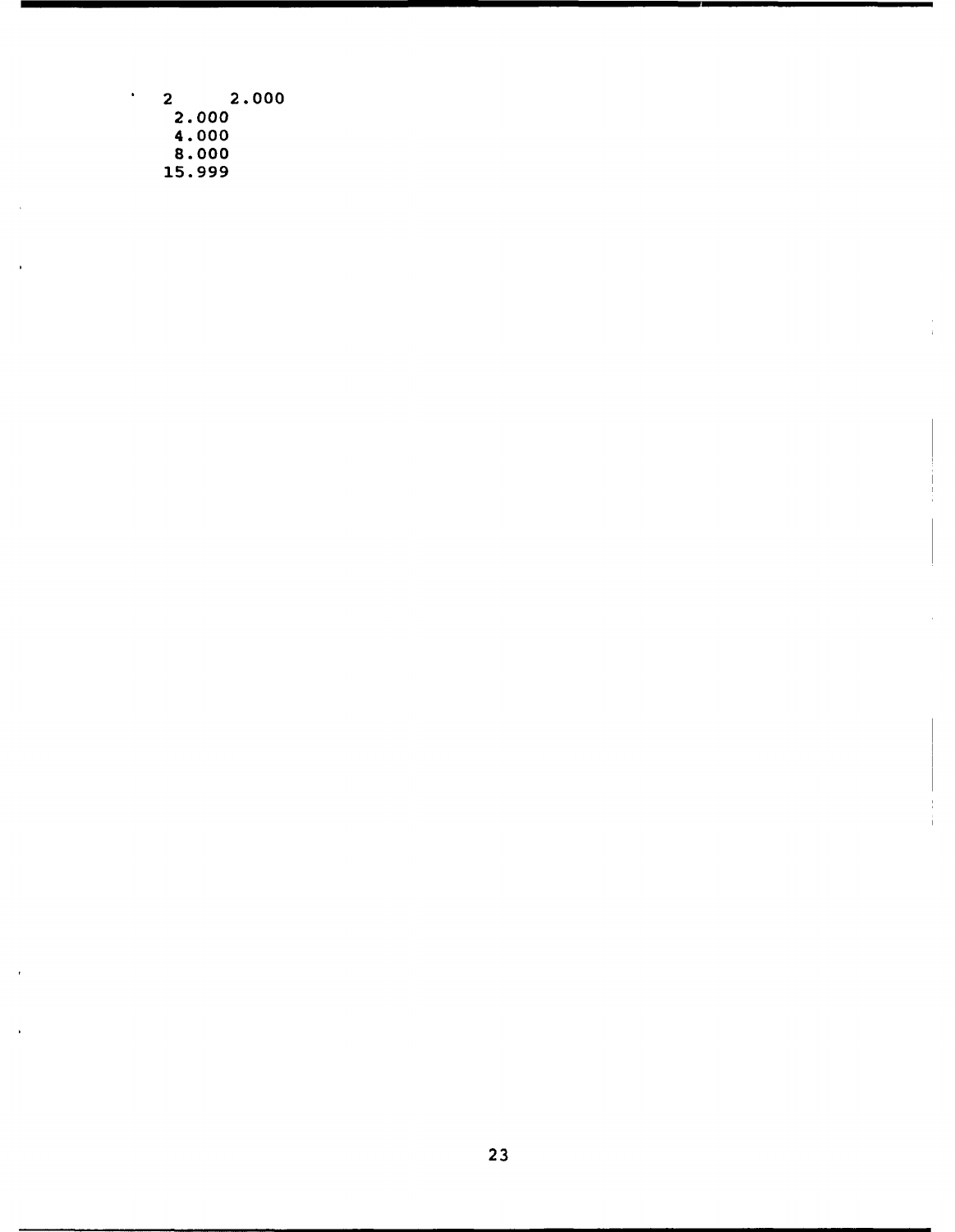### Acknowledgements.

 $\cdot$ 

This research was conducted for the Office of Naval Research and was funded **by** the Naval Postgraduate School.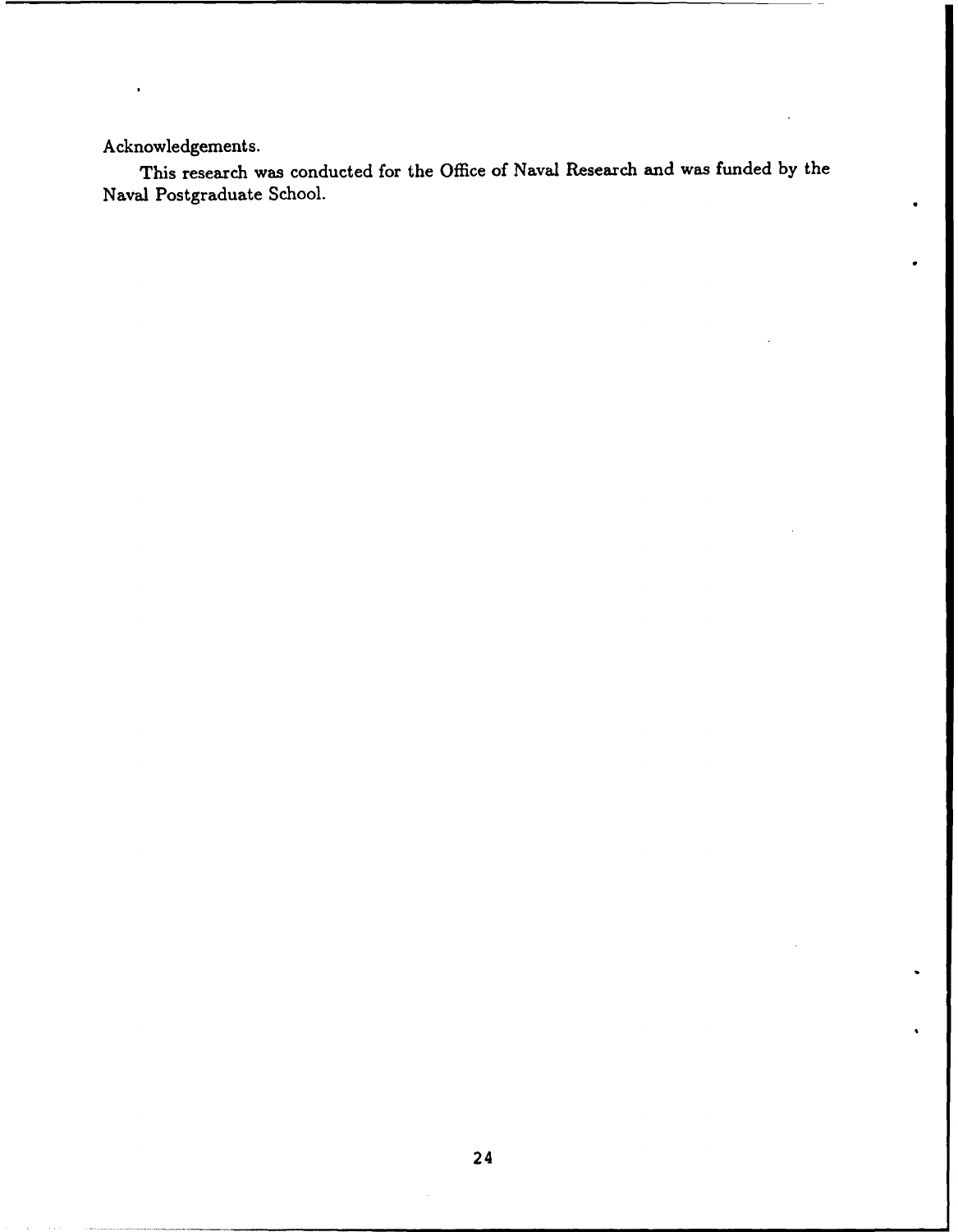#### References

W. B. Gragg: *Repeated extrapolation to the limit in the numerical solution of ordinary differential equations,* Ph.D. dissertation, **UCLA** (1964)

W. B. Gragg: *On extrapolation algorithms for ordinary initial value problems,* SIAM **J.** Num. Anal. 2 (1965) 384-403

C. P. Katti and B. Neta: *Solution of Linear Initial Value Problems on a Hypercube,* Technical Report NPS-53-89-001, Naval Postgraduate School, Monterey **CA** (1989) 7pp.

L. Lustman, B. Neta and C. P. Katti: *Solution of linear systems of ordinary differential equations on an INTEL hypercube,* submitted (1990)

L. Lustman, B. Neta and W. Gragg: *Solution of ordinary differential initial value problems on an INTEL hypercube,* Technical Report NPS-53-91-008,Naval Postgraduate School, Monterey CA (1990)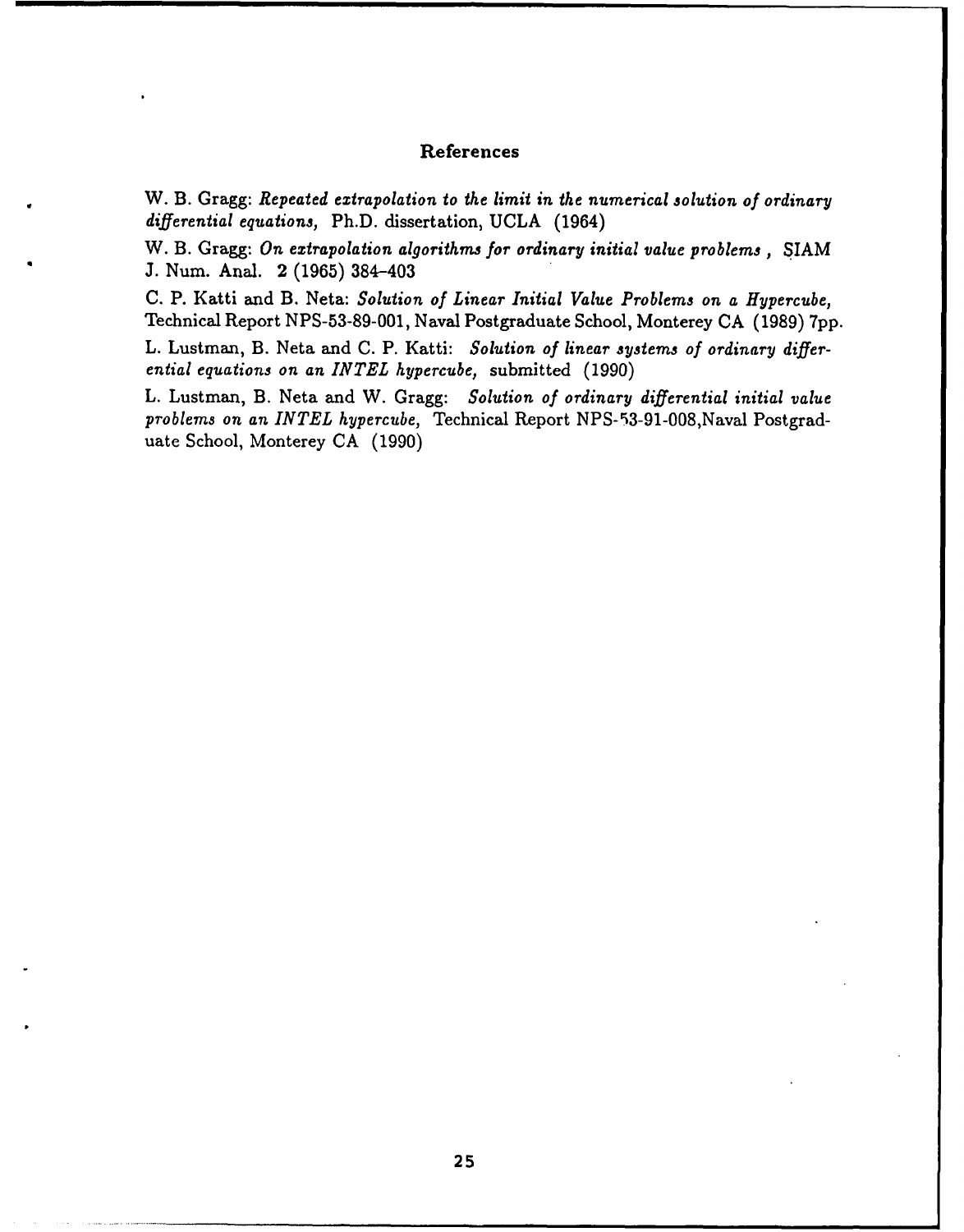#### DISTRIBUTION LIST

No. of Copies Director 2 Defense Tech. Inf. Center Cameron Station Alexandria, VA 22314 Director of Research Admin. **1** Code 012 Naval Postgraduate School Monterey, **CA** 93943 Library 2 Code 0142 Naval Postgraduate School Monterey, **CA** 93943 Dept. of Mathematics  $\mathbf{1}$ Code MA Naval Postgraduate School Monterey, **CA** 93943 Center for Naval Analysis **1** 4401 Ford Avenue Alexandria, VA **22302-0268** Professor Beny Neta **15** Code MA/Nd Department of Mathematics Naval Postgraduate School Monterey, CA 93943 Professor Naotaka Okamoto  $\mathbf{1}$ Okayama University of Science Dept. of Applied Science Ridai-cho **1-1,** Okayama 700 Japan Professor William Gragg 5 Code MA/Gr Department of Mathematics Naval Postgraduate School Monterey, **CA** 93943 Professor Levi Lustman 15 Code **MA/Ll** Department of Mathematics Naval Postgraduate School Monterey, **CA** 93943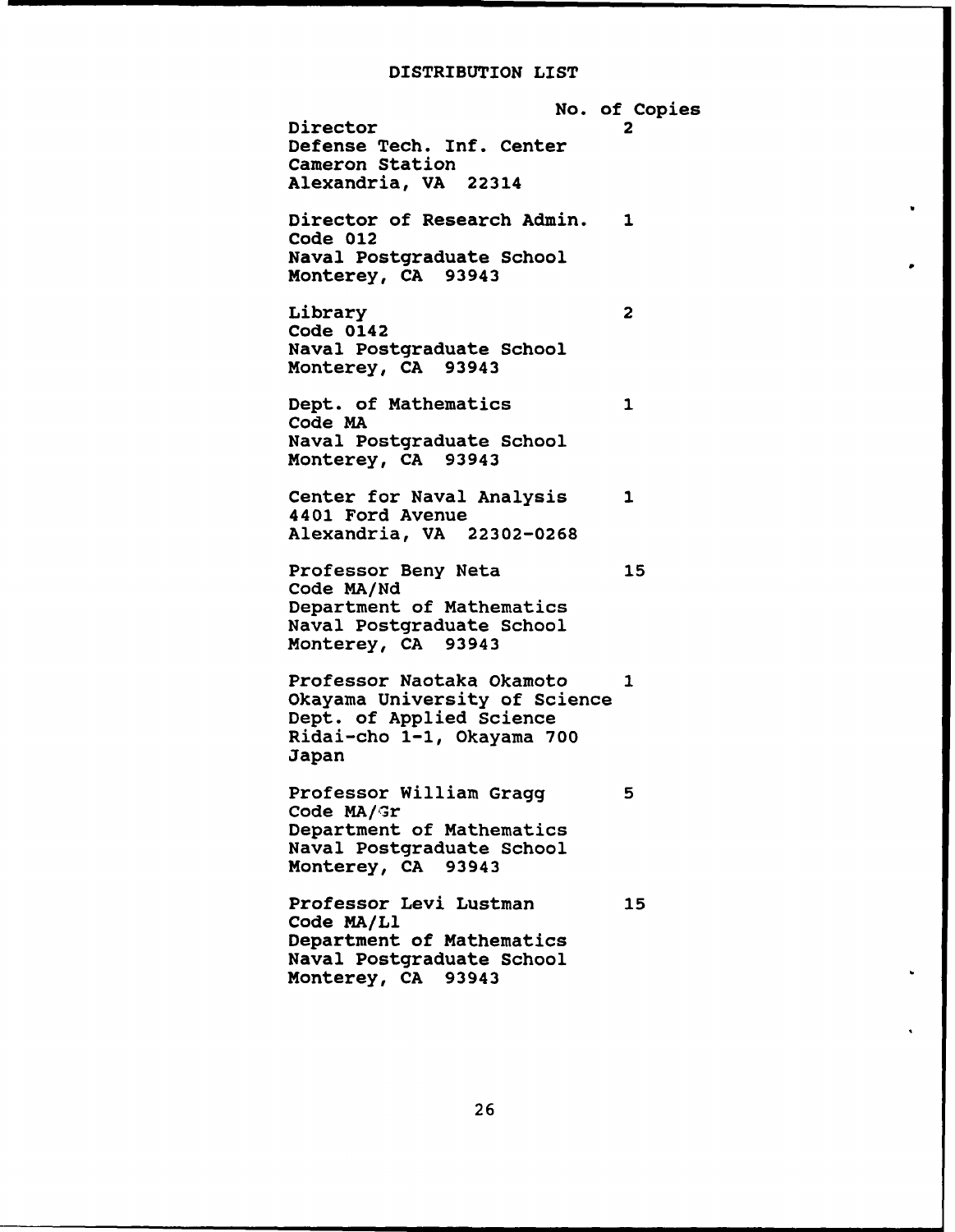Dr. **C.P.** Katti **J.** Nehru University School of Computer and Systems Sciences New Delhi 110067 India Professor Paul Nelson **1** Texas A&M University Dept. of Nuclear Engineering and Mathematics College Station, TX **77843-3133** Professor I. Michael Navon **1** Florida State University

 $\mathbf{1}$ 

Supercomputer Computations Research Institute Tallahassee, FL **32306**

Professor M.M. Chawla, Head **1** Department of Mathematics **III/III/B-I, IIT** Campus Hauz Khas, New Delhi **110016** India

Professor M. Kawahara **1** Dept. of Civil Engineering Faculty of Science and Engineering Chuo University Kasuga 1-chome **13** Bunkyo-ku, Tokyo Japan

Professor H. Dean Victory Jr. 1 Texas Tech University Department of Mathematics Lubbock, TX **79409**

Professor Gordon Latta **1** Code MA/Lz Department of Mathematics Naval Postgraduate School Monterey, **CA** 93943

Professor Arthur Schoenstadt 1 Code MA/Zh Department of Mathematics Naval Postgraduate School Monterey, **CA** 93943